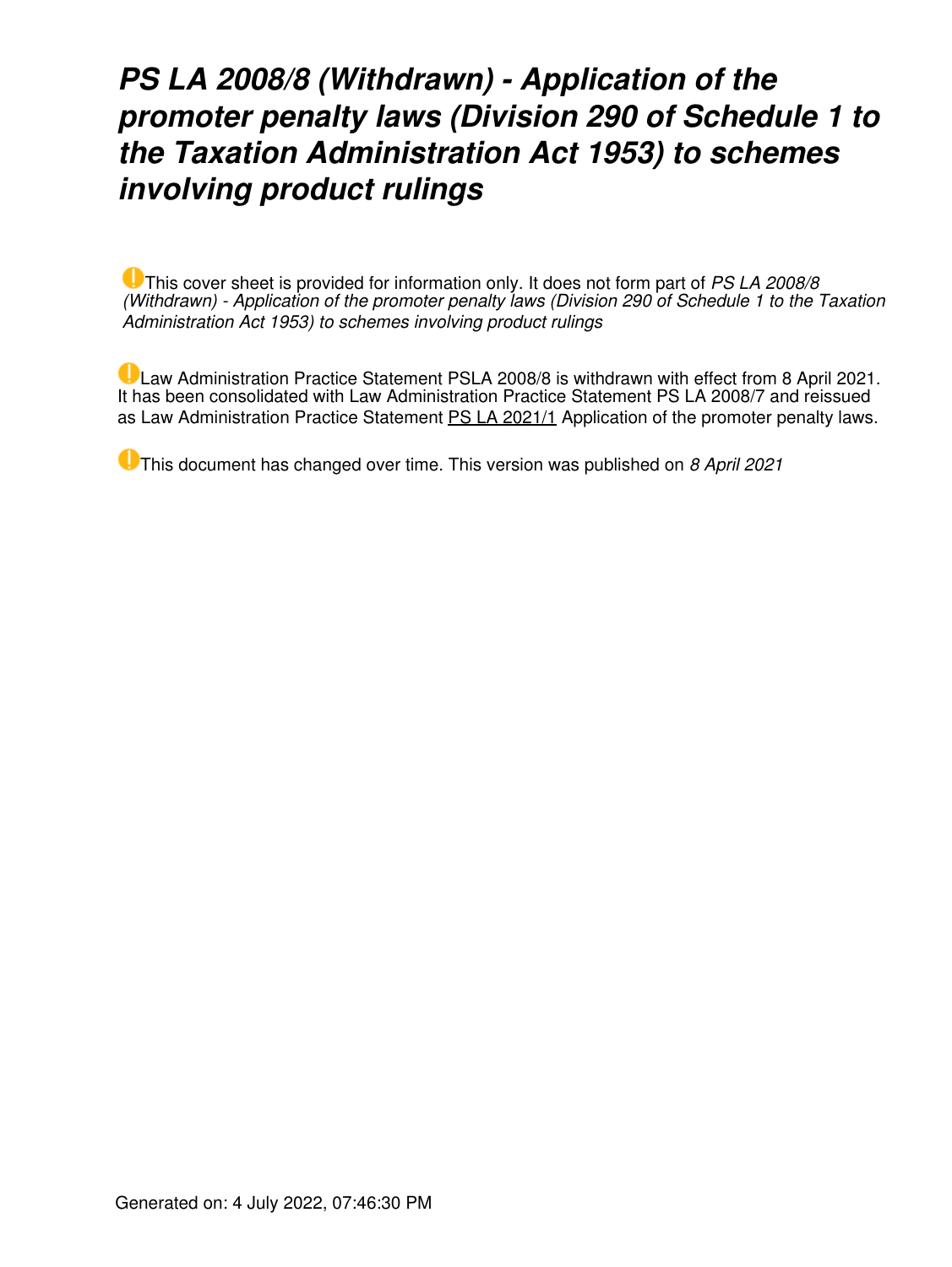

**Australian Government Australian Taxation Office** 

# **Practice Statement Law Administration**

**PS LA 2008/8**

Law Administration Practice Statement PSLA 2008/8 is withdrawn with effect from 8 April 2021. It has been consolidated with Law Administration Practice Statement PS LA 2008/7 and reissued as Law Administration Practice Statement **PS [LA 2021/1](http://ato.gov.au/law/view/document?DocID=PSR/PS20211/NAT/ATO/00001)** *Application of the promoter penalty laws*.

#### **FOI status: may be released**

*This practice statement is issued under the authority of the Commissioner of Taxation and must be read in conjunction with Law Administration Practice Statement PS LA 1998/1. It must be followed by tax officers unless doing so creates unintended consequences or is considered incorrect. Where this occurs, tax officers must follow their business line's escalation process.*

| <b>SUBJECT:</b> | Application of the promoter penalty laws (Division 290 of<br>Schedule 1 to the Taxation Administration Act 1953) to<br>schemes involving product rulings                                                                                                                               |
|-----------------|----------------------------------------------------------------------------------------------------------------------------------------------------------------------------------------------------------------------------------------------------------------------------------------|
| <b>PURPOSE:</b> | To provide guidance to staff on the application of the promoter<br>penalty laws to schemes promoted on the basis of conformity<br>with a product ruling but that may have been implemented in a<br>materially different manner from the arrangement described in<br>the product ruling |

| <b>TABLE OF CONTENTS</b>                                                               | Paragraph               |
|----------------------------------------------------------------------------------------|-------------------------|
| <b>STATEMENT</b>                                                                       | 1                       |
| Interpretation                                                                         | 5                       |
| <b>SECTION 1: PROMOTION AND IMPLEMENTATION</b><br>OF PRODUCT RULING SCHEMES - OVERVIEW | $\overline{\mathbf{z}}$ |
| <b>SECTION 2: ADMINISTRATION OF THE PROMOTER PENALTY LAWS</b>                          | 15                      |
| Product rulings issued by the Tax Office                                               | 15                      |
| Referrals of potential cases to ATPBSL                                                 | 19                      |
| Selecting the appropriate remedy under the promoter penalty laws                       | 25                      |
| Voluntary undertakings                                                                 | 31                      |
| Statutory injunctions                                                                  | 37                      |
| Civil penalty applications                                                             | 42                      |
| Making a recommendation regarding promoter penalty action                              | 47                      |
| The role of the promoter penalty decision maker                                        | 49                      |
| The role of the Promoter Penalty Review Panel                                          | 53                      |
| Litigation principles and the role of LSB and TCN                                      | 60                      |
| Collection of promoter penalties                                                       | 64                      |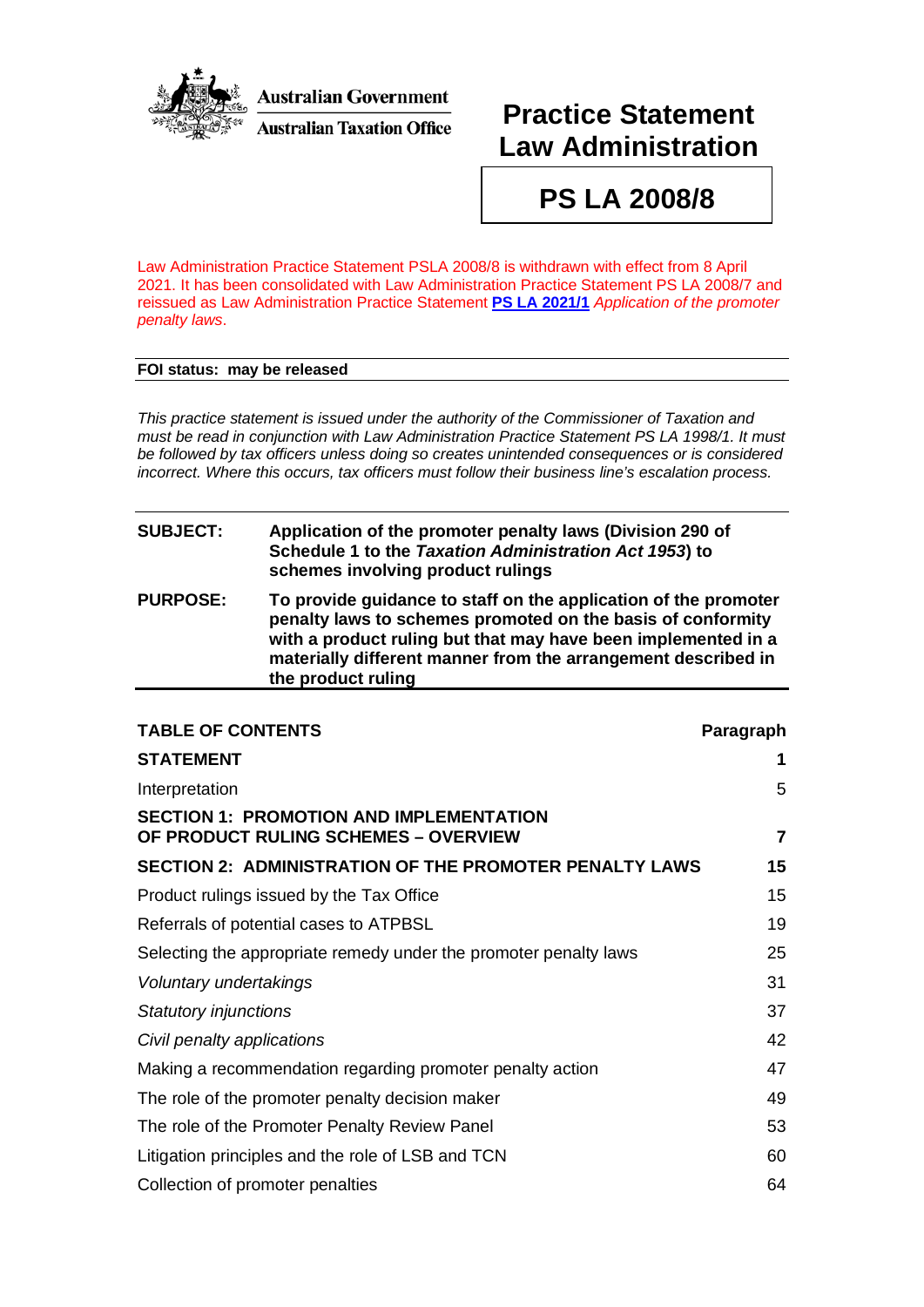| Schemes involving suspected criminal behaviour<br>and the role of Serious Non-Compliance                     | 66      |
|--------------------------------------------------------------------------------------------------------------|---------|
| <b>SECTION 3: WHAT IS PROHIBITED CONDUCT?</b>                                                                | 72      |
| Overview of prohibited conduct                                                                               | 72      |
| Scheme                                                                                                       | 73      |
| Was the scheme promoted on the basis of conformity with a product ruling?                                    | 75      |
| Was the scheme implemented?                                                                                  | 78      |
| Was the scheme implemented in a materially different way<br>to that described in the product ruling?         | 80      |
| Example 1                                                                                                    | 90      |
| Example 2                                                                                                    | 92      |
| Did the entity's conduct result in the promoted scheme<br>being implemented in the materially different way? | 95      |
| Example 3                                                                                                    | 98      |
| <b>SECTION 4: SELECTING THE APPROPRIATE ENTITY</b><br>FOR ACTION UNDER THE PROMOTER PENALTY LAWS             | 104     |
| Application in regard to the controlling mind of entity structures                                           | 107     |
| Application in regard to agency                                                                              | 108     |
| Application in regard to partners and partnerships                                                           | 115     |
| Application in regard to joint venture arrangements and consolidated groups                                  | 121     |
| Application in regard to trustees and trust arrangements                                                     | 122     |
| <b>SECTION 5: EXCEPTIONS</b>                                                                                 | 124     |
| Exceptions that apply to the Commissioner                                                                    | 127     |
| Exceptions that apply to the Federal Court                                                                   | 130     |
| <b>SECTION 6: INTERACTION WITH PRODUCT RULING WITHDRAWALS</b>                                                | 134     |
| Example 4                                                                                                    | 136     |
| Example 5                                                                                                    | 138     |
| Interaction with the tax exploitation scheme prohibition                                                     | 140     |
| Example 6                                                                                                    | 144     |
| <b>SECTION 7: ACCESS AND INFORMATION GATHERING PRINCIPLES</b><br><b>FOR PROMOTER PENALTY LAWS</b>            | 150     |
| Access powers                                                                                                | 154     |
| Notice powers                                                                                                | 155     |
| Access and notice powers not to be used when civil proceedings commenced                                     | 156     |
| Information has been gathered for other purposes                                                             | 157     |
| <b>Attachment 1</b>                                                                                          | Page 25 |
| <b>Attachment 2</b>                                                                                          | Page 26 |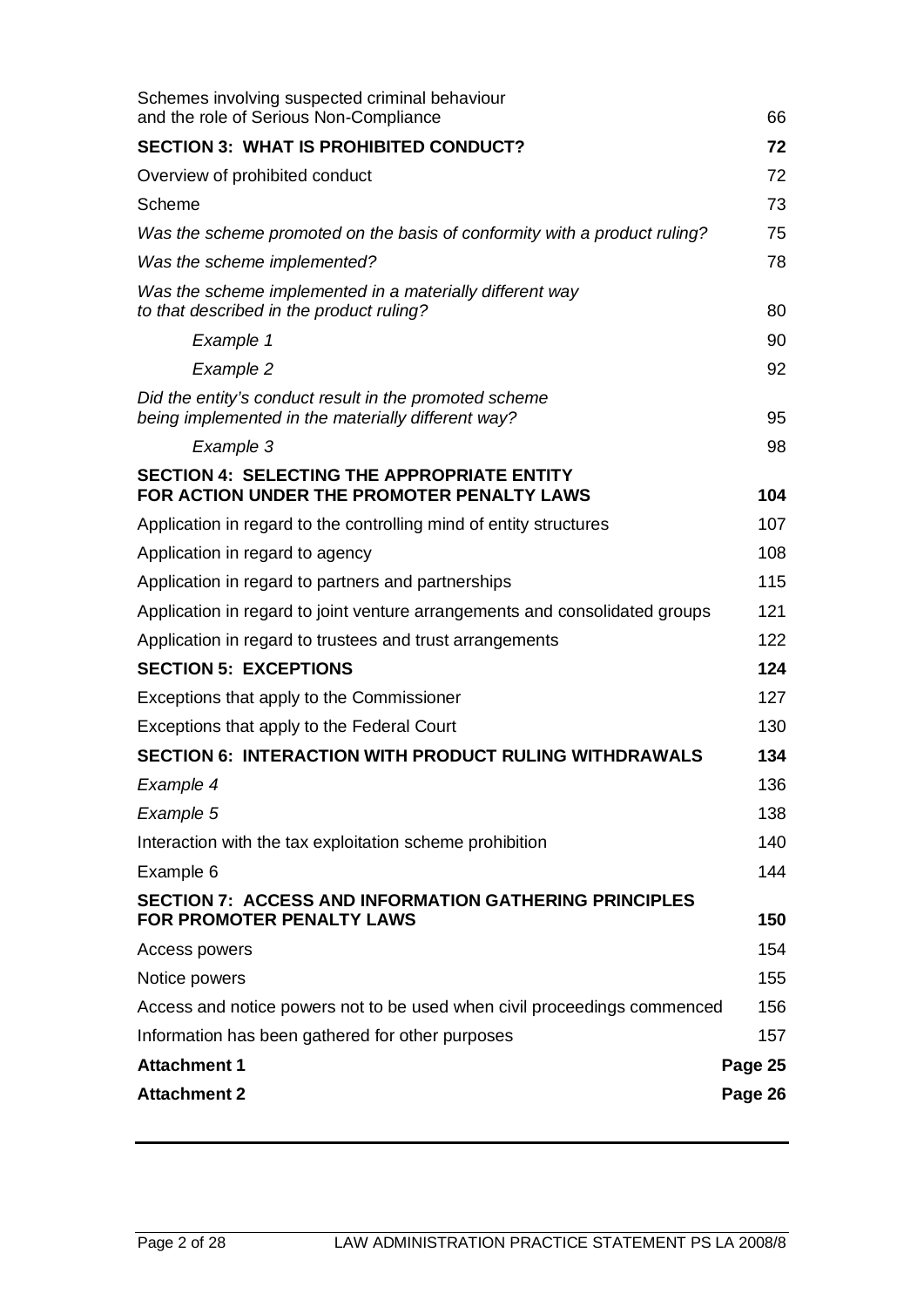# **STATEMENT**

- 1. Division 290 of Schedule 1 to the *Taxation Administration Act 1953* (TAA) (the promoter penalty laws) applies to conduct engaged in on or after 6 April 2006. The objects of the promoter penalty laws are to deter:
	- the promotion of tax avoidance schemes and tax evasion schemes (the first limb), and
	- the implementation of schemes that have been promoted on the basis of conformity with a product ruling in a way that is materially different from that described in the product ruling (the second limb).
- 2. This practice statement provides guidance to staff on the application of the promoter penalty laws to entities that may have engaged in conduct relating to the second limb of the promoter penalty laws. It sets out:
	- an explanation of the laws, including the key defined terms, and
	- the principles to be followed in applying these laws, including consideration of the exceptions and some examples.
- 3. For guidance on the first limb of the promoter penalty laws, see Law Administration Practice Statement PS LA 2008/7 Application of the promoter penalty laws (Division 290 of Schedule 1 to the *Taxation Administration Act 1953*) to promotion of tax exploitation schemes.
- 4. This practice statement has two attachments:
	- Attachment 1 is a flowchart for the process outlined in Section 3: What is prohibited conduct?
	- Attachment 2 is a flowchart for the process outlined in Section 5: Exceptions.

#### **Interpretation**

- 5. All legislative references in this practice statement are to Schedule 1 to the *Taxation Administration Act 1953*, unless otherwise stated.
- 6. For the purposes of this practice statement:
	- 'ATPBSL' means the Tax Office's Aggressive Tax Planning business service line.
	- 'CoE' means Centre of Expertise
	- 'Commissioner' includes relevant SES officers delegated with responsibilities in respect of the promoter penalty laws.
	- 'LSB' means Legal Services Branch
	- 'Prohibited conduct' means conduct covered by the second limb of the promoter penalty laws.
	- 'Promoter' means an entity engaged in prohibited conduct under the promoter penalty laws[.1](#page-3-0)

<span id="page-3-0"></span><sup>1</sup> This term may be otherwise used in wider commercial contexts and mere promotion by itself does not create liability under the promoter penalty laws.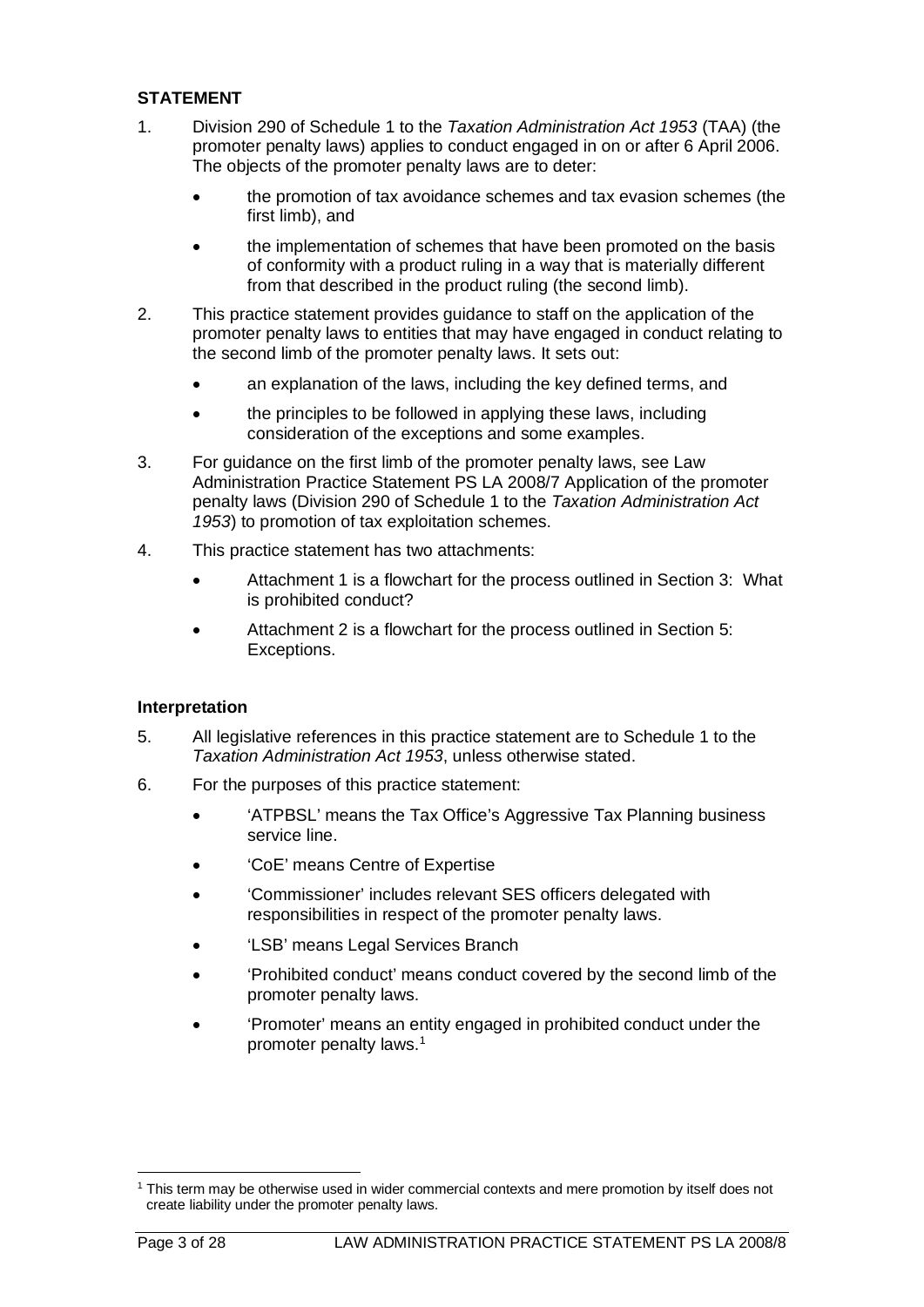- 'Promoter penalty application' means an application by the Commissioner to the Federal Court for:
	- orders relating to the breach of a voluntary undertaking
	- an injunction (including an interim injunction), or
	- an order that the entity pay a civil penalty. $2$
- 'Investor' describes entities that purchase or otherwise participate in a product ruling scheme.
- 'Product ruling implementer' describes the entity that implements the scheme. Often the entity that applied for the product ruling will be the product ruling implementer.
- 'SES' means a member of the Senior Executive Service in the Tax Office.
- 'TCN' means a member of the Tax Counsel Network

### **SECTION 1: PROMOTION AND IMPLEMENTATION OF PRODUCT RULING SCHEMES – OVERVIEW**

- 7. The purpose of the second limb of the promoter penalty laws is to deter schemes that have been promoted on the basis of conformity with a product ruling from being implemented in a way that is materially different to that described in the product ruling.
- 8. As noted in paragraph 1 of this practice statement, the promoter penalty laws apply to prohibited conduct that occurs on or after 6 April 2006. The prohibited conduct may be in relation to product rulings that have issued at any time.
- 9. The laws provide the Commissioner with several flexible options to achieve this deterrence, being:
	- accepting voluntary undertakings from entities to further the objects of Division 290
	- applying to the Federal Court for orders to remedy a breach of a voluntary undertaking
	- applying to the Federal Court for injunctions where an entity has engaged, is engaging, or is proposing to engage in the prohibited conduct, and
	- applying to the Federal Court for the imposition of a civil penalty upon an entity that has engaged in the prohibited conduct.
- 10. In Federal Court proceedings, the Tax Office has to prove on the balance of probabilities that a contravention of the promoter penalty laws has occurred, is occurring or may occur in the future.
- 11. The promoter penalty laws apply to entities, including individuals, and are framed to prevent individuals from using a business structure to avoid personal liability for the penalty. Individuals who are the 'controlling mind' behind another entity's prohibited conduct will usually be the more appropriate subject for action under the promoter penalty laws than the controlled entity. Conversely, an individual merely following the directions of another arm's length entity and who does not 'control' the prohibited conduct will not be the appropriate subject for action under the promoter penalty laws.

<span id="page-4-0"></span><sup>&</sup>lt;sup>2</sup> This term excludes the acceptance of a voluntary undertaking by the Commissioner, as this does not require an application to the Federal Court.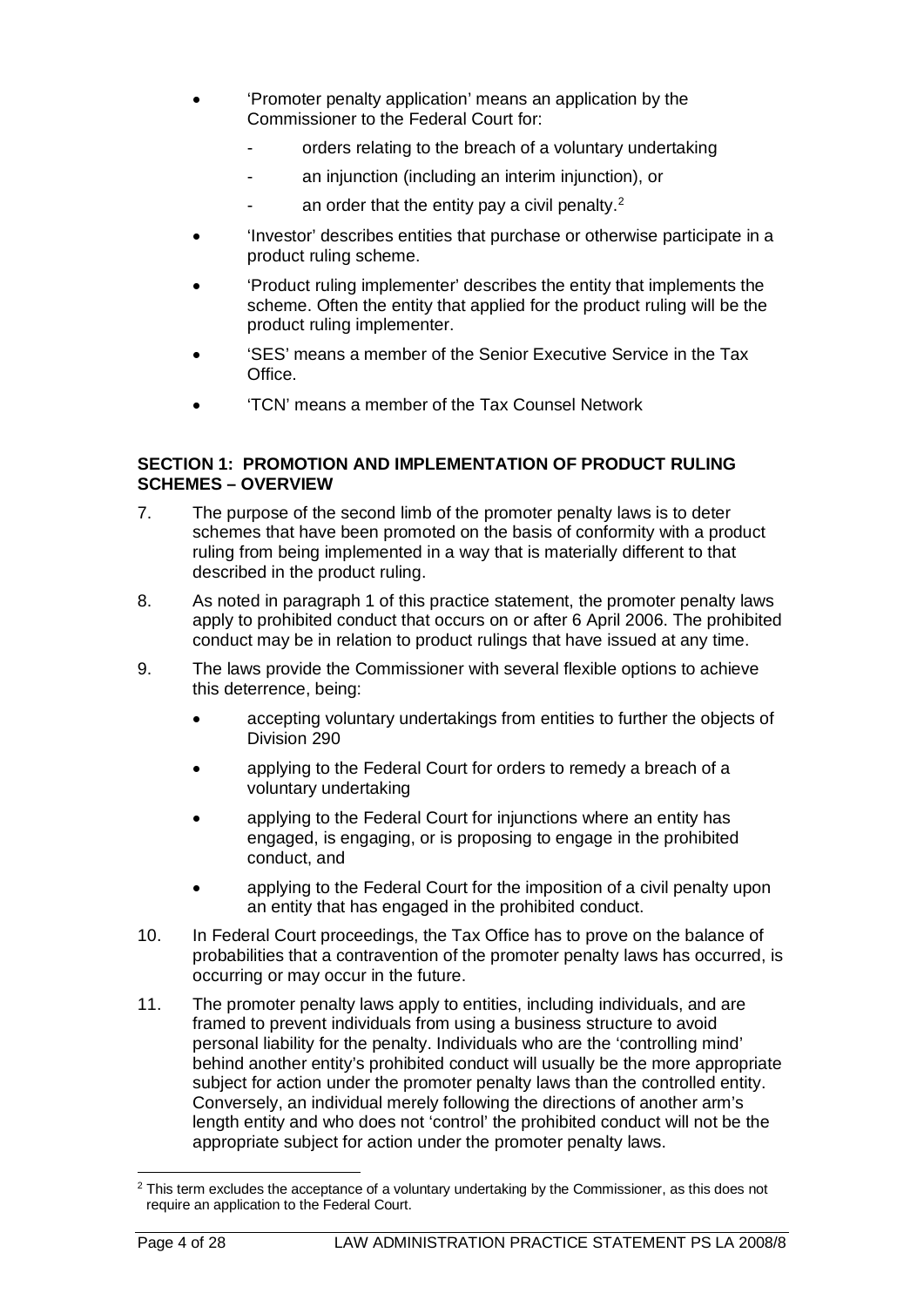- 12. An entity is not liable for a civil penalty if:
	- The conduct in respect of which the proceedings are instituted is due to:
		- (i) a reasonable mistake of fact, or
		- (ii) the act or default of another, or due to an accident or some other cause beyond the entity's control, if that entity took reasonable precautions and exercised due diligence to avoid the conduct.
	- More than four years have elapsed since the entity last engaged in conduct in relation to the implementation of the scheme.<sup>[3](#page-5-0)</sup>
- 13. The Commissioner cannot seek penalties in regard to an employee if a civil penalty has already been imposed on the employer entity under the promoter penalty laws.
- 14. The exceptions relating to civil penalty applications are further discussed in Section 5 of this practice statement.

# **SECTION 2: ADMINISTRATION OF THE PROMOTER PENALTY LAWS**

#### **Product rulings issued by the Tax Office**

- 15. When applying this practice statement, Tax Office staff must familiarise themselves with Product Ruling PR 2007/71 Income tax and fringe benefits tax: the Product Rulings system.
- 16. Product rulings enable the Commissioner to rule on the way in which relevant provisions of the tax laws apply in relation to a class of entities in relation to a particular scheme. Product rulings provide investors with certainty about the tax consequences of entering into a particular scheme provided the scheme is carried out (implemented) in accordance with details provided by the applicant for the product ruling and described in the product ruling.
- 17. To maintain and monitor the integrity of the product ruling system, the Tax Office conducts integrity checks which are designed to identify whether a scheme has been implemented as described in a product ruling. The effectiveness of the product ruling system is contingent on the compliance behaviour of those entities implementing the products and it is an objective of the promoter penalty laws to enhance the integrity of this system by deterring the prohibited conduct.
- 18. The Tax Office works cooperatively with product ruling applicants and implementers. It is expected that most matters relating to the implementation of the product ruling can be resolved within existing processes. For example, an addendum may issue due to changes in the scheme that do not affect the application of the tax law, or the product ruling applicant may request that the product ruling be withdrawn.

#### **Referrals of potential cases to ATPBSL**

19. Staff who become aware of information that may relate to prohibited conduct must refer this information to the Promoter Intelligence Branch of ATPBSL. There is an ATPBSL Referral Template for this purpose. Staff requiring advice or information about the promoter penalty laws, including whether a referral should be made should also contact ATPBSL via the contact points on the Tax Office intranet.

<span id="page-5-0"></span><sup>&</sup>lt;sup>3</sup> Except where tax evasion is present.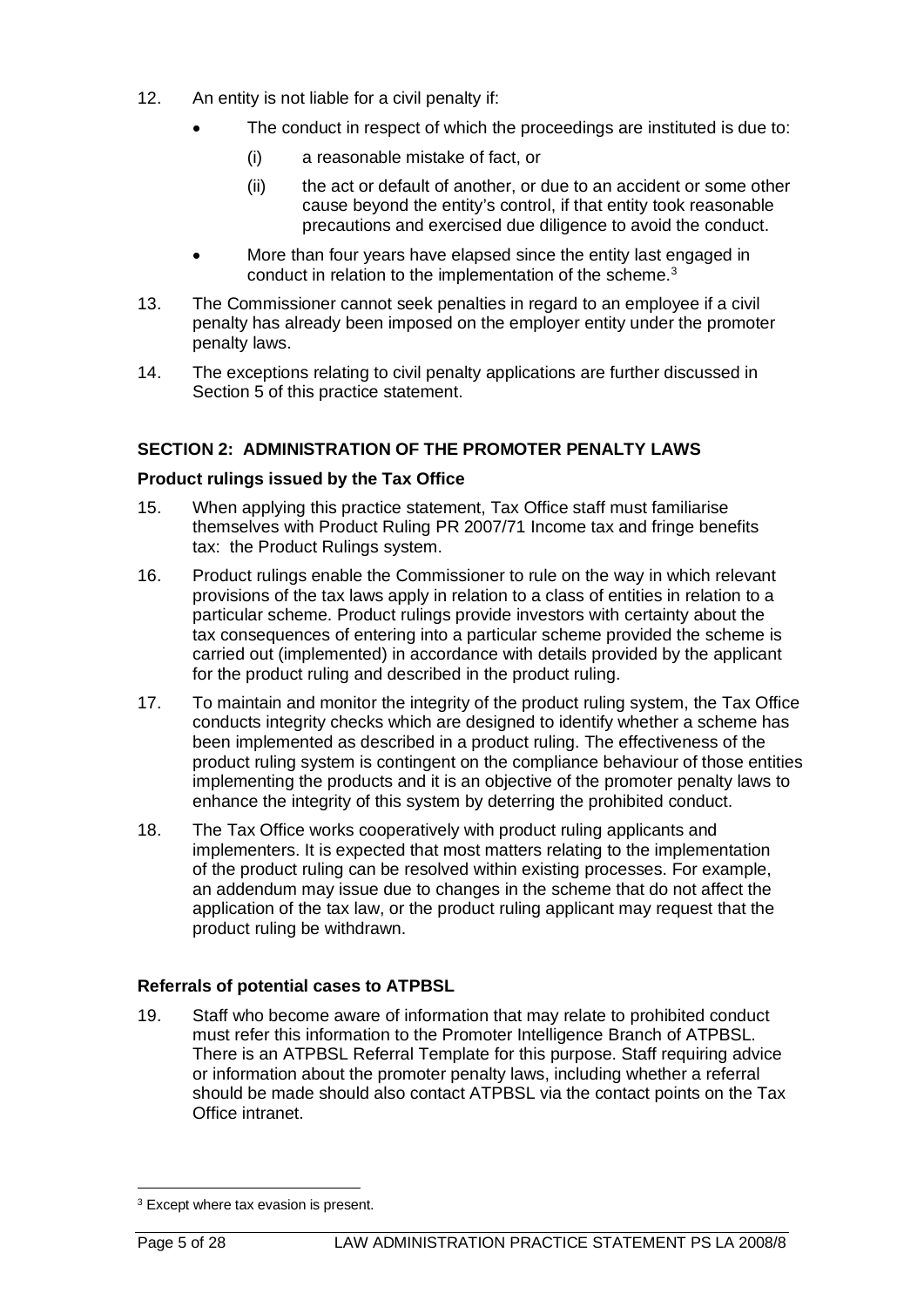- 20. Information referred to the ATPBSL about potential promotional activity of a TES will be assessed by Promoter Intelligence according to the objects of the promoter penalty laws. On the basis of a risk assessment, Promoter Intelligence will then refer suitable cases to ATPBSL Promoter Compliance Branch.
- 21. Promoter Compliance Branch staff will then undertake active compliance functions regarding the promoter penalty laws.
- 22. Throughout their activity, Promoter Compliance must consider whether sanctions under the promoter penalty laws may be appropriate in the circumstances. In this context, Promoter Compliance will seek relevant technical support, including support from LSB, CoE and TCN.
- 23. As the application of the promoter penalty laws is a serious matter that may damage an entity's reputation, staff outside ATPBSL must not refer to the potential application of the promoter penalty laws in their dealings and communications with any entity. Instead, they should escalate the matter to ATPBSL via the ATPBSL Referral Template. Specialist ATPBSL staff will then deal with the entities concerned regarding promoter penalty law issues, as considered appropriate.
- 24. Staff must refer any advice requests (for example private rulings) which involve questions that may relate to the application of the promoter penalty laws to ATPBSL prior to providing the advice. ATPBSL will then provide guidance and support to the other area of the Tax Office regarding the potential application of the promoter penalty laws to the particular arrangement, whether it is appropriate to provide such advice and, if so, the wording of the relevant parts of the advice to be provided.

# **Selecting the appropriate remedy under the promoter penalty laws**

- 25. As discussed in paragraph 9 of this practice statement, the promoter penalty laws provide the Commissioner with a flexible range of remedies to counter conduct that results in the materially different implementation of a scheme that has been promoted on the basis of conformity with a product ruling. As with all Tax Office compliance responses, the facts and circumstances of the conduct will determine the most appropriate response.
- 26. The Taxpayers' Charter, the Compliance Model and associated publications<sup>[4](#page-6-0)</sup> which provide quiding principles for staff in the administration of the tax laws which will also guide the potential application of the promoter penalty laws in the selection of the appropriate remedy.
- 27. The following factors are examples of matters that may be relevant in determining the most appropriate action or actions to treat or deter the prohibited conduct:
	- the facts and circumstances of the conduct, such as the entity's motivations for engaging or not engaging in the conduct, including the availability of alternative income sources, and other factors that may impact on their behaviour, such as the entity's health
	- the seriousness of the prohibited conduct including:
		- the revenue potentially at risk
		- the level and extent of consideration received or payable

<span id="page-6-0"></span><sup>4</sup> Examples include the Access and Information Gathering Manual and the 2006 Large Business and Tax Compliance booklet.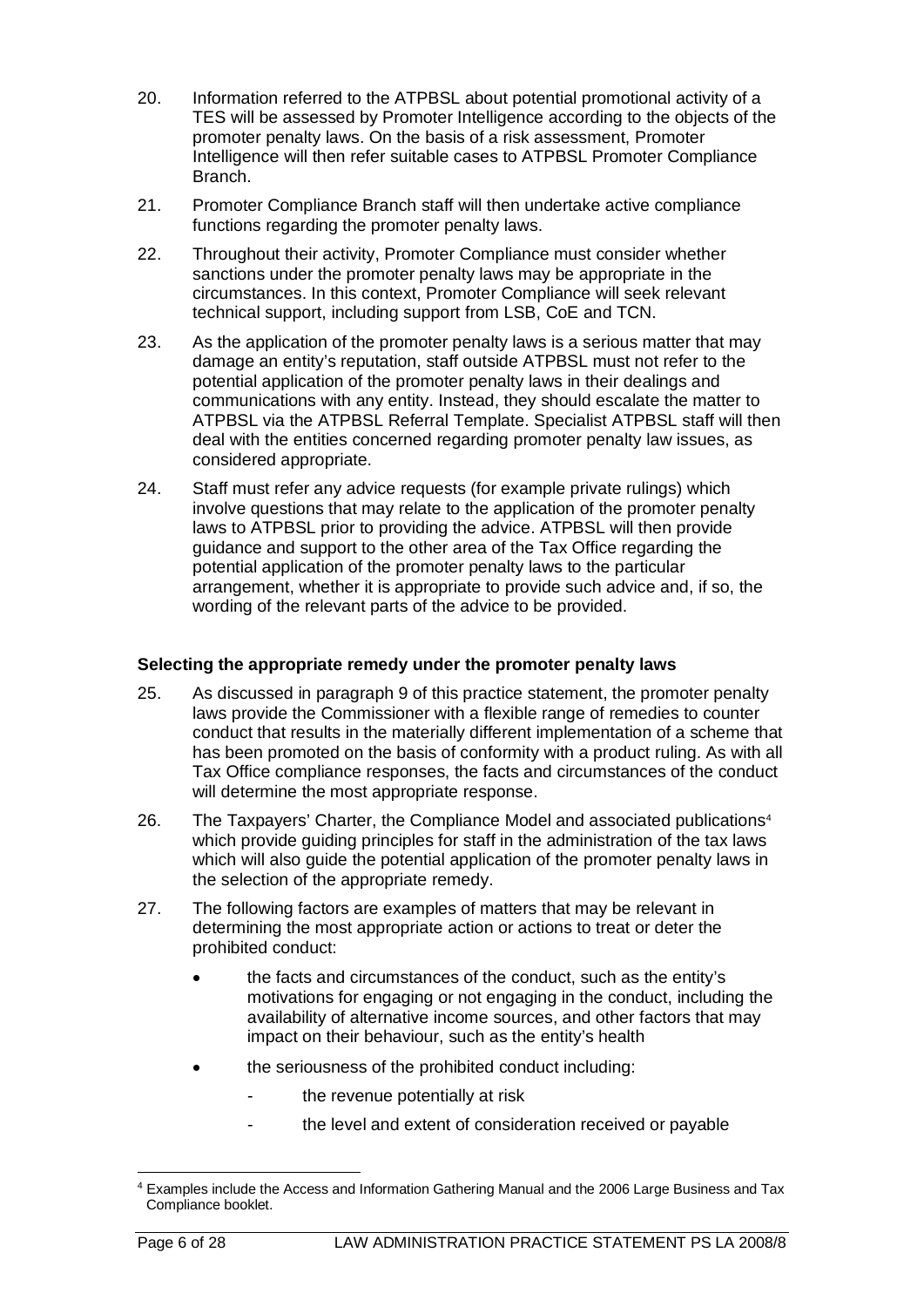- the potential level and extent of participation (both generally and within industries or sectors of the economy)
- the consequences for participants such as the loss or damage suffered
- the duration of the prohibited conduct,
- the deliberateness of the prohibited conduct, including whether the entity was wilfully blind to the result of its conduct and whether the outcome of its conduct was reasonably foreseeable
- the steps the entity took, if any, to restrict the effect of its conduct, such as internal governance procedures or controls and caveats or limitations in marketing documents
- the entity's compliance history and any relevant or related past conduct
- the level of the entity's cooperation with the Tax Office's enquiries about their own conduct and the conduct of others
- the entity's willingness to address the potential prohibited conduct in the current case, including recompensing participants as well as altering its own future behaviour
- the merits and deterrent effect of each remedy including the effect of litigation on the entity and other relevant entities that may be affected
- balancing deterrence of prohibited conduct with the legal, administrative and commercial risks resulting from the action, and
- the current availability of other sanctions that are more appropriate for the entity's behaviour and circumstances.
- 28. The Commissioner has a choice of the appropriate remedy and there may be circumstances where it will be appropriate to seek more than one remedy to effectively address the conduct. In this context, civil penalties are focused upon providing a sanction against past prohibited conduct and voluntary undertakings and injunctions are focused upon deterring future prohibited conduct.
- 29. As a consequence of these differing purposes, where a remedy is required in respect of deterring future prohibited conduct, Promoter Compliance should consider seeking a voluntary undertaking in most cases where this is appropriate (see paragraphs 31 to 36 of this practice statement). Cases where an injunction is more likely to achieve future deterrence will include situations where the promoter is unwilling to make such an undertaking or an undertaking is unlikely to be complied with because of the entity's tax compliance history or record of prohibited conduct (see paragraphs 37 to 41 of this practice statement).
- 30. Similarly, in circumstances where there has been past prohibited conduct, a civil penalty may not be appropriate in all cases (see paragraphs 42 to 46 of this practice statement). This may include where the promoter entity has otherwise made restitution for the consequences of their prohibited conduct (for example by payment of relevant participant penalties). The level of cooperation shown by the entity may also be relevant, such as where a voluntary undertaking has been entered into and the promoter has then complied fully with it.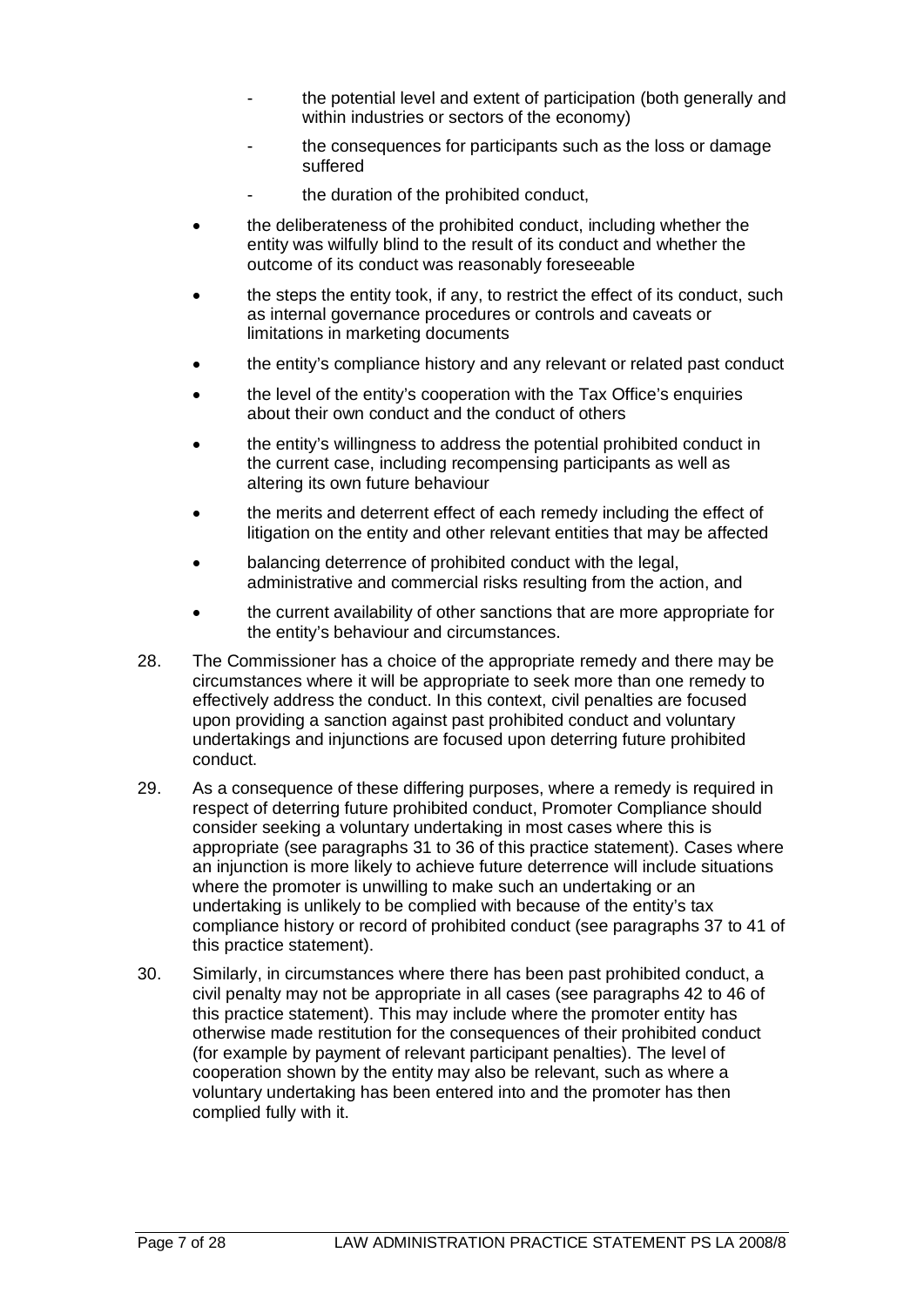# *Voluntary undertakings*

- 31. The Commissioner may accept a voluntary undertaking from an entity in order to deter future prohibited conduct. This will be appropriate in cases where there is a high likelihood of the entity voluntarily complying with the undertaking and where other factors do not argue more strongly in favour of seeking an injunction. The content of voluntary undertakings will be kept confidential.
- 32. In many circumstances, a voluntary undertaking will be a more flexible, timely, and cost-effective outcome than an injunction or civil penalty application. This also provides entities with the option of voluntarily modifying their conduct and therefore potentially avoiding the reputational damage that may arise from proceedings in the Federal Court.
- 33. After it has been accepted, a voluntary undertaking may only be varied or withdrawn with the consent of the Commissioner.
- 34. If an entity breaches its voluntary undertaking after it has been accepted by the Commissioner, the Commissioner may make an application to the Federal Court. The Court may issue an order instructing the entity to comply with its undertaking, or make any other order it considers appropriate.
- 35. The Commissioner cannot require an entity to furnish an undertaking, and the Commissioner is not required to accept an undertaking from an entity. However, in appropriate circumstances staff may suggest that the entity consider offering the Commissioner a voluntary undertaking.
- 36. Factors that might weigh in favour of an undertaking as the appropriate remedy include that:
	- the entity is willing to provide full disclosure about its own activities and the activities of others involved in the scheme
	- the entity is willing to rectify its conduct including by recompensing participants
	- the entity has alternative sources of income to engaging in the prohibited conduct
	- the entity was lower in the chain of command/decision making structure than other entities involved in implementing the scheme
	- the risk to revenue is low, and/or
	- the conduct was apparently inadvertent.

# *Statutory injunctions*

- 37. Injunctions allow the Commissioner to take immediate action where there is evidence of contemplated or current and ongoing prohibited conduct, thereby potentially limiting the period in which there is a risk of prohibited conduct. This would be more appropriate than a voluntary undertaking if the entity is unwilling to voluntarily modify its behaviour.
- 38. The Commissioner may apply to the Federal Court for injunctive relief, in the form of a restraining injunction (an order to refrain from doing something) or a performance injunction (an order to do something).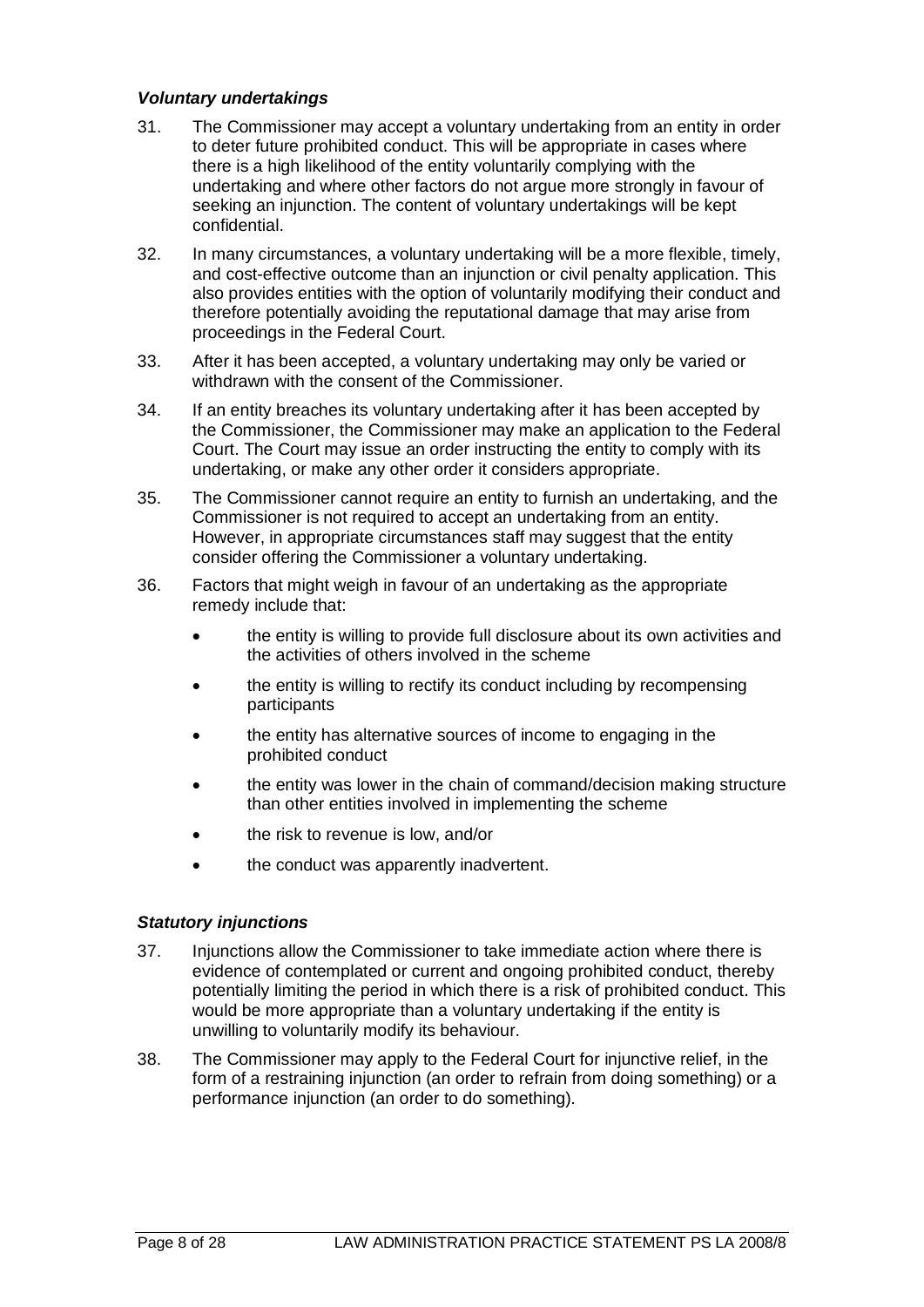- 39. The Federal Court may:
	- grant an injunction against an entity on such terms as it considers appropriate, and may discharge or vary an injunction granted, at any time, and/or
	- grant an interim restraining injunction against an entity to restrict its conduct prior to the full consideration of the Commissioner's application for an injunction.
- 40. The Federal Court may require the Commissioner to give an undertaking as to damages for future compensation as a condition of granting an interim injunction. When making an interim injunction application, staff must take into account the financial risk of the Commissioner's application for a final injunction not being granted.
- 41. Factors that might weigh in favour of an injunction application as the appropriate strategy include where:
	- there is potential for further participation to be obtained as a result of future prohibited conduct
	- there is a significant ongoing level of risk to revenue
	- the entity has an adequate degree of control over whether the prohibited conduct occurs
	- the entity is not willing to assist the Commissioner in resolving the issue or to modify its conduct without compulsion and/or it has breached or circumvented undertakings, and/or
	- there is a need for urgency in addressing prohibited conduct (such as a forthcoming promotional seminar), as this may also be a significant factor in determining whether it is appropriate to seek an interim injunction.

# *Civil penalty applications*

- 42. If the Federal Court is satisfied on the balance of probabilities that an entity has engaged in prohibited conduct and that no exception or exclusion applies, it can order the entity to pay a civil penalty to the Commissioner.
- 43. The ability for the Commissioner to seek a civil penalty is a strong deterrent measure and also ensures there is not an imbalance in the consequences of involvement in prohibited conduct by promoters and investors.
- 44. The maximum penalty that may be imposed by the Court is the greater of:
	- 5,000 penalty units for an individual, or 25,000 penalty units for a body corporate[,5](#page-9-0) and
	- twice the consideration received or receivable, directly or indirectly, by the entity or its associates in respect of the scheme.
- 45. It may be appropriate to recommend a civil penalty application where the course of conduct has concluded or where the conduct forms part of a pattern of similar conduct over time which is unlikely to be deterred through other means. The prevalence of such conduct can undermine the integrity of the tax system and will greatly affect the wider community.

<span id="page-9-0"></span><sup>5</sup> The value of a penalty unit is contained in section 4AA of the *Crimes Act 1914* and is indexed regularly. A table containing penalty unit values can be found by searching for 'penalty unit' on ato.gov.au.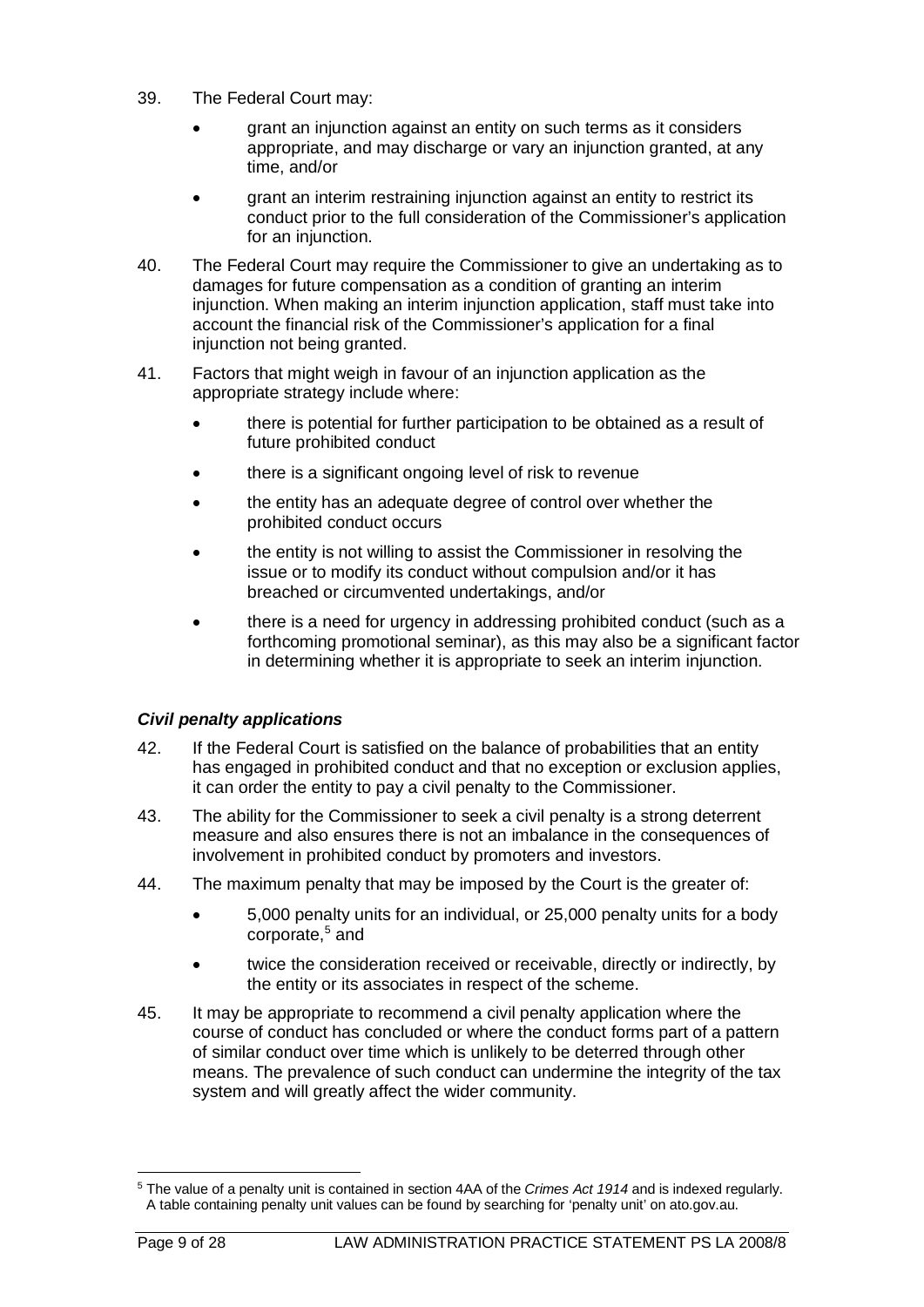- 46. Factors that might weigh in favour of a civil penalty application as the appropriate remedy include where the entity:
	- is knowingly engaging in conduct that is likely to be prohibited and evidence indicates that the entity is unwilling to modify its behaviour
	- has as its main income source the promotion of the scheme
	- has a history of prohibited conduct as a major source of income
	- has a large degree of control or influence over whether the prohibited conduct occurs
	- uses tactics to frustrate the progression of the Tax Office's investigation
	- has engaged in prohibited conduct on a significant scale in terms of the number of entities or amounts involved, and/or
	- has promoted a scheme for which investors have or will receive penalties.

# **Making a recommendation regarding promoter penalty action**

- 47. If active compliance work indicates that prohibited conduct has occurred, Promoter Compliance staff should make a written recommendation about promoter penalty action to an appropriately authorised decision-maker (see paragraph 49 of this practice statement) for the promoter penalty laws. This recommendation should summarise the available evidence and outline the relevant factors in favour for and against the recommendations made.
- 48. Promoter Compliance staff will also monitor compliance with voluntary undertakings and injunctions, as well as liaising with Debt business line staff regarding the collection of civil penalties imposed against an entity.

#### **The role of the promoter penalty decision maker**

- 49. While all SES officers in ATPBSL and several SES in Law & Practice have been delegated powers from the Commissioner to make decisions under Division 290, in normal circumstances it will be the Assistant Commissioner (Promoter Compliance) in ATPBSL who will be the decision maker regarding promoter penalty applications and the acceptance of voluntary undertakings.<sup>[6](#page-10-0)</sup>
- 50. The promoter penalty decision maker is required to consider the recommendations and decide whether there is sufficient evidence to provide reasonable grounds to support:
	- making a promoter penalty application, or
	- accepting a voluntary undertaking offered.
- 51. Due to the serious consequences of such an application, the decision maker must seek advice from the Promoter Penalty Review Panel (the Panel) before deciding whether or not to commence proceedings, except in exceptional circumstances.
- 52. However, where the decision maker and the Chair of the Panel (Deputy Commissioner ATPBSL) consider that exceptional circumstances exist (for example, extreme urgency such as those seeking interim or ex parte injunctions), a decision may be made without obtaining advice from the Panel.

<span id="page-10-0"></span><sup>&</sup>lt;sup>6</sup> Staff should familiarise themselves with the most recent delegation of the promoter penalty law powers by checking the electronic Taxation Authorisation Guidelines prior to making any decisions under the promoter penalty laws.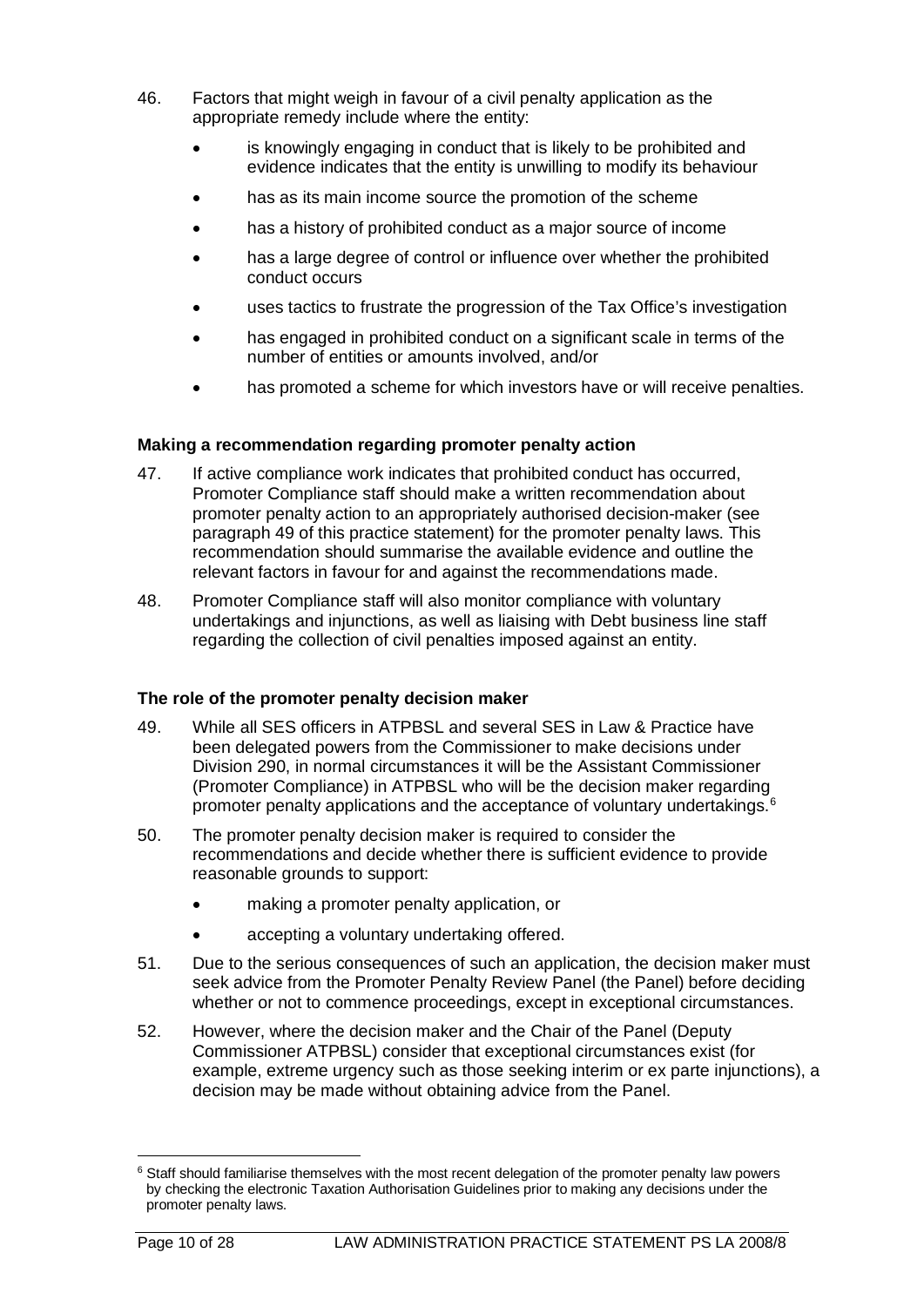# **The role of the Promoter Penalty Review Panel**

- 53. The primary purpose of the Panel is to assist the Tax Office in its administration of the promoter penalty laws by:
	- considering submissions made to the promoter penalty decision maker, and
	- providing independent advice on whether proposed promoter penalty applications are appropriate in a particular circumstance.
- 54. The Panel is made up of senior tax officers and other professional persons chosen for their ability to provide expert and informed advice.
- 55. The Promoter Compliance case officer responsible for the case would ordinarily be present at the Panel meeting when the case is discussed.
- 56. As set out above, the role of the Panel is purely to provide advice as an administrative process to support the decision maker. The Panel will not investigate or find facts, but rather will provide its advice on the strengths and weaknesses of the case, the appropriateness of remedies (including other options available), the sufficiency of evidence put forward in the submission and may suggest additional evidence be collected.
- 57. The promoter penalty decision maker is not obliged to follow the Panel's advice. However, a decision that is contrary to the advice of the Panel will only be made after discussion with the Chair of the Panel, the Deputy Commissioner ATPBSL.
- 58. The issue of whether an entity's conduct has contravened the promoter penalty laws and whether an order should be made is a matter for determination by the Federal Court.
- 59. The operations of the Panel will be supported by a charter and standardised referral templates to ensure quality.

# **Litigation principles and the role of LSB and TCN**

- 60. LSB is responsible for the management of all Tax Office litigation on behalf of the Commissioner as laid out in the Tax Office's litigation management policies.<sup>7</sup> Where the promoter penalty decision maker decides that a promoter penalty application should be made, the matter must be discussed with LSB and TCN in accordance with Law Administration Practice Statement PS LA 2005/22: Litigation and priority technical issues.
- 61. When undertaking litigation, the Tax Office will act in accordance with its obligations under the model litigant policy<sup>[8](#page-11-1)</sup> to act honestly and fairly in the conduct of litigation.
- 62. LSB will also provide advice on the admissibility and the extent of the factual evidence required to support Tax Office litigation.
- 63. In some cases, the promoter penalty decision maker may determine that it will be appropriate to seek advice from LSB on the content of an enforceable voluntary undertaking.

<span id="page-11-0"></span><sup>7</sup> Which include PS LA 2007/12 (Conduct of Tax Office Litigation in Courts and Tribunals), PS LA 2007/15 (Briefing counsel), PS LA 2007/16 (Risk management in litigation) and PS LA 2007/18 (Tax technical litigation in Federal Court matters).

<span id="page-11-1"></span><sup>&</sup>lt;sup>8</sup> The model litigant policy is one of the Legal Service Directions which have been issued by the Attorney-General pursuant to section 55ZF of the *Judiciary Act 1903*, having regard to the Attorney-General's responsibility, as First Law Officer, for legal services to the Commonwealth and its agencies, including for Commonwealth litigation and for legal advice to Cabinet.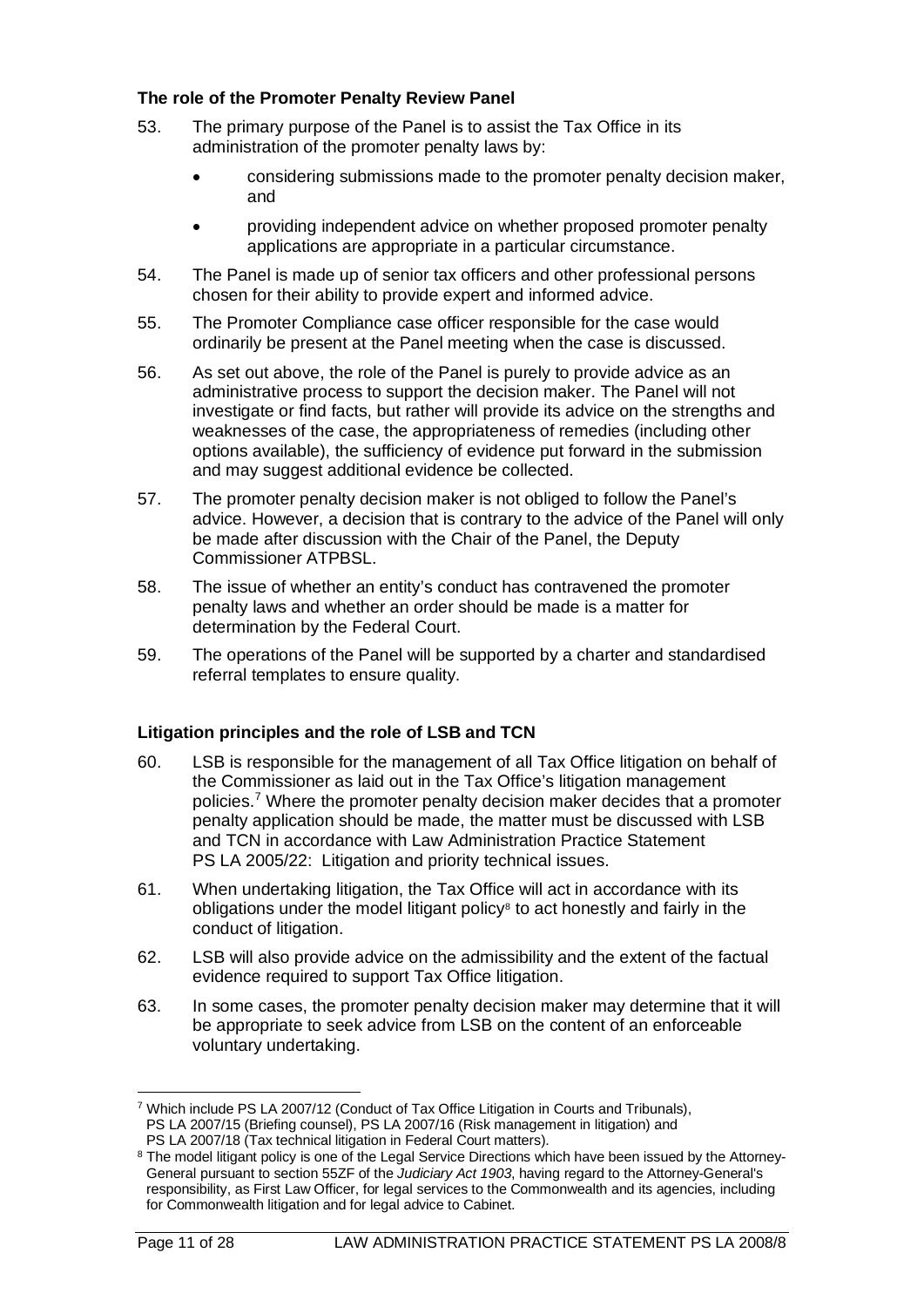### **Collection of promoter penalties**

- 64. Under subsection 290-50(6), civil penalties under the promoter penalty laws are a civil debt payable to the Commonwealth. The Commissioner may, on behalf of the Commonwealth, enforce the order of the Court as if it were an order made in civil proceedings against the entity to recover the debt as a judgment debt.
- 65. The penalty is not a tax-related liability.<sup>[9](#page-12-0)</sup> If it is not paid within the time ordered by the Court, the Commissioner may initiate proceedings for its recovery and apply for orders, including judgment interest. The Commissioner will seek to enforce such orders by all appropriate means available.<sup>[10](#page-12-1)</sup>

### **Schemes involving suspected criminal behaviour and the role of Serious Non-Compliance**

- 66. All cases involving the potential application of the promoter penalty laws should be referred to ATPBSL, including where the same case may also involve criminal behaviour.
- 67. Where suspected criminal behaviour may also be involved, the case should also be referred to Serious Non-Compliance (SNC) in accordance with the SNC referral guidelines, with an explanatory note that the matter has been referred to ATPBSL. ATPBSL and SNC will liaise regarding the approach to be taken in such matters.
- 68. Subdivision 298-B contains provisions governing the interaction between civil and criminal proceedings for conduct that may be the subject of a promoter penalty application, including applications for civil penalties.
- 69. The effect of this Subdivision is that if criminal proceedings are commenced in relation to substantially the same conduct as that for which a civil penalty order might be sought, the civil penalty proceedings are stayed. If a criminal conviction for that conduct is obtained, the civil penalty proceedings are then dismissed.
- 70. Subdivision 298-B does not apply to applications for injunctions or orders relating to a breach of voluntary undertakings.
- 71. However, the promoter penalty decision maker should still consider the appropriateness of making such applications if criminal proceedings are also underway against the promoter.

# **SECTION 3: WHAT IS PROHIBITED CONDUCT?**

#### **Overview of prohibited conduct**

- 72. In considering whether an entity has engaged in prohibited conduct, Tax Office staff must review the facts and circumstances with respect to:
	- the existence of a scheme
	- whether the scheme was promoted on the basis of conformity with a product ruling
	- whether the scheme was implemented
	- whether the scheme was implemented in a materially different way to that described in the product ruling, and
	- whether an entity has engaged in conduct that has resulted in the scheme being implemented in a materially different way.

<span id="page-12-0"></span><sup>9</sup> Subsection 255-1(2).

<span id="page-12-1"></span><sup>&</sup>lt;sup>10</sup> See ATO Receivables Policy.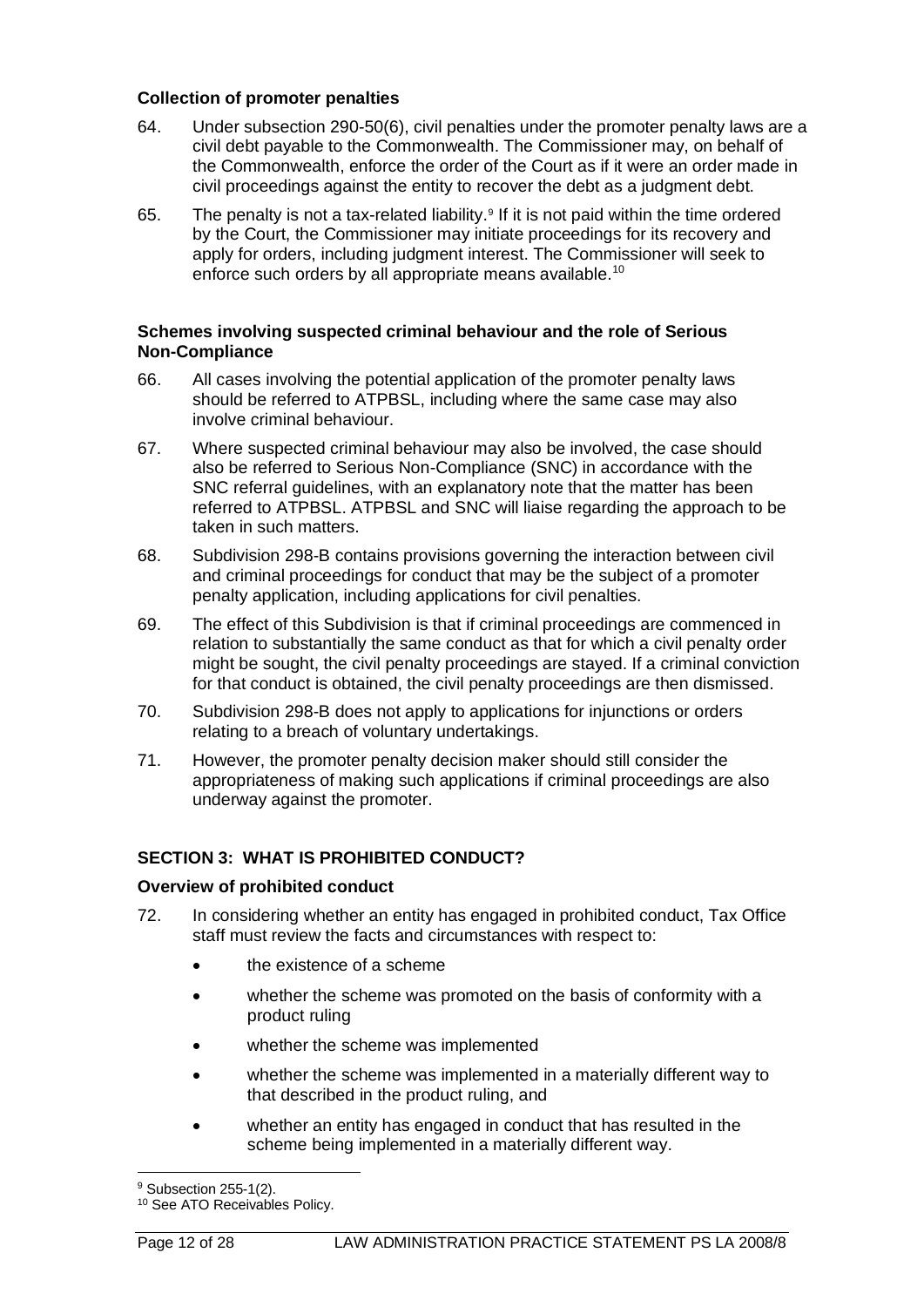### **Scheme**

- 73. 'Scheme' is defined in subsection 995-1(1) of the ITAA 1997 as any arrangement; or any scheme, plan, proposal, action, course of action or course of conduct, whether unilateral or otherwise.
- 74. 'Arrangement' is defined in the same subsection to mean any arrangement, agreement, understanding, promise or undertaking, whether express or implied, and whether or not enforceable (or intended to be enforceable) by legal proceedings.

#### *Was the scheme promoted on the basis of conformity with a product ruling?*

- 75. For the promoter penalty laws to apply, the scheme must have been promoted on the basis of conformity with a product ruling. 'Conformity' means a correspondence in form or character, or being in accordance with something.
- 76. The promotion must refer to a particular product ruling and indicate that the scheme is the scheme identified and dealt with by the product ruling. In other words, the promotion must indicate that the scheme is covered by the product ruling identified.
- 77. Tax Office staff must consider whether it can be proven, on the balance of probabilities, that the scheme was promoted on the basis of conformity with a product ruling. Evidence of such promotion may include advertisements, disclosure statements in information memoranda, or statements indicating that the proposed scheme is in conformity with a product ruling. This list is not exhaustive and evidence of promotion is not restricted to written material.

#### *Was the scheme implemented?*

- 78. The promoter penalty laws may be applied where an entity engages in conduct that results in a product ruling scheme being implemented in a materially different way.
- 79. 'Implement' is not defined in the tax laws and should be interpreted in accordance with its ordinary meaning and the intent of the legislation. The Australian Oxford Dictionary defines the term in this context as: to put (a plan, proposal, etcetera) into effect.

#### *Was the scheme implemented in a materially different way to that described in the product ruling?*

- 80. A further element is that the conduct must result in the scheme being implemented in a way that is materially different to that described in the product ruling.
- 81. 'Materially different' is not defined, however the note to subsection 290-50(2) states:

A scheme will not have been implemented in a way that is materially different from that described in the product ruling if the tax outcome for participants is the same as that described in the ruling.

82. Accordingly, a change in the way the scheme is implemented will not be materially different if it is merely a difference in the implementation of the arrangement which will not impact upon the tax outcome for investors. A material difference will arise where the difference in implementation will affect the tax outcome for investors.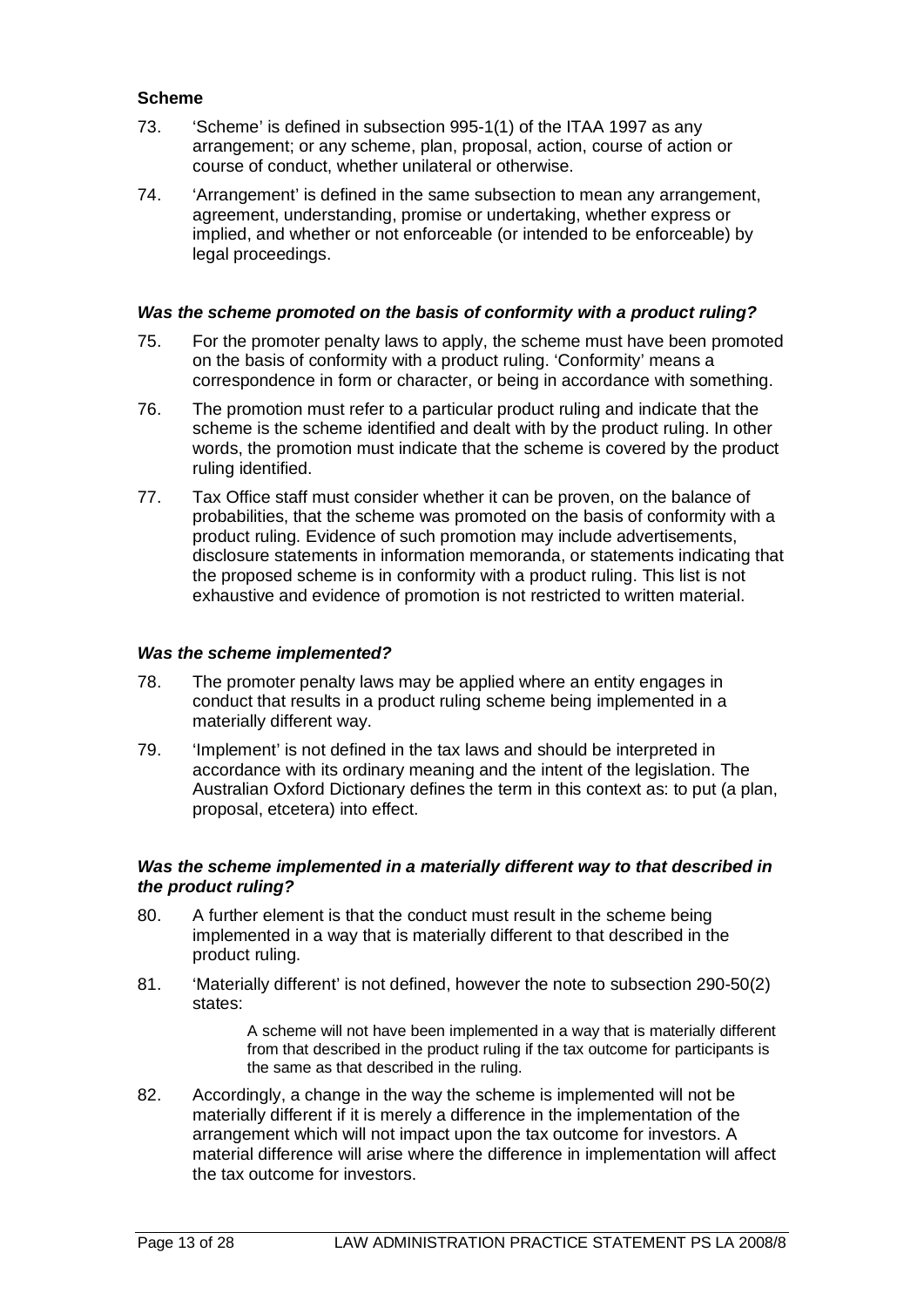- 83. The promoter penalty laws may be triggered regardless of the actual tax treatment of the investors. That is, it is not a requirement of the promoter penalty laws that action is or has been taken to amend assessments of investors. This may occur, for instance, where the period of review may have expired for the relevant investors. Alternatively, the materially different change may be the introduction of a financing arrangement that is not taken up by investors, thereby not requiring the amendment of assessments.
- 84. The concept of material difference in the context of a product ruling is discussed in *Carey v Field* [2002] FCA 1173. Justice Merkel stated at paragraph 47:

In my view if it is reasonably open to the Commissioner to form the view on the material before him that, because of a difference between the arrangement implemented and that ruled upon, the tax outcome for a taxpayer who is a member of the class of persons to whom the ruling was intended to apply is capable of being, or is or likely to be, different to that provided for in the ruling, that difference is a material difference…

- 85. To identify if a material difference exists, Tax Office staff must consider the potential tax outcome for investors. Differences that cannot result in a different tax outcome for investors, even if the differences result in a breach of the terms of the product ruling, are not materially different. A different tax outcome may be evidenced by a change, or a change that will result, in the type, timing and/or quantum of deduction allowed or income assessed. It is not restricted to a change, or a change that will result, to the investor's taxable income, such as changes to entitlement to credits, rebates or offsets.
- 86. To identify a material difference, Tax Office staff should compare the details of the product ruling scheme against the scheme implemented. Product rulings typically include a section headed 'Scheme' where the scheme is described. This includes an overview of the rights and responsibilities of the parties to the scheme, based on the documents provided to the Tax Office. These documents typically include agreements, memoranda, a scheme constitution and product disclosure documents. Once the details have been compared, Tax Office staff must identify whether any differences in implementation that have occurred or will occur, will result in a different tax outcome for the investors from that set out in the relevant product ruling.
- 87. A departure from the arrangement described in the product ruling that does not impact on the tax outcome for investors, would not result in the implementation of a scheme in a materially different way.
- 88. Tax Office staff must carefully evaluate the relevant circumstances. Matters which may give rise to a change in investors' tax outcomes and result in a materially different implementation include:
	- failure to complete works within a particular timeframe as described in the product ruling – this could result in non-commerciality and failure to carry on a business where business deductions would not be available
	- financing arrangements that are not in accordance with those described in the product ruling, for example, the use of non-recourse or limited-recourse financing, round-robin financing arrangements or promissory notes – this could result in interest now being nondeductible
	- changes in key elements, for example, the time of planting or harvesting, the type of crop sown and the density of planting – this could affect the timing of allowable deductions, yield and the income from the arrangement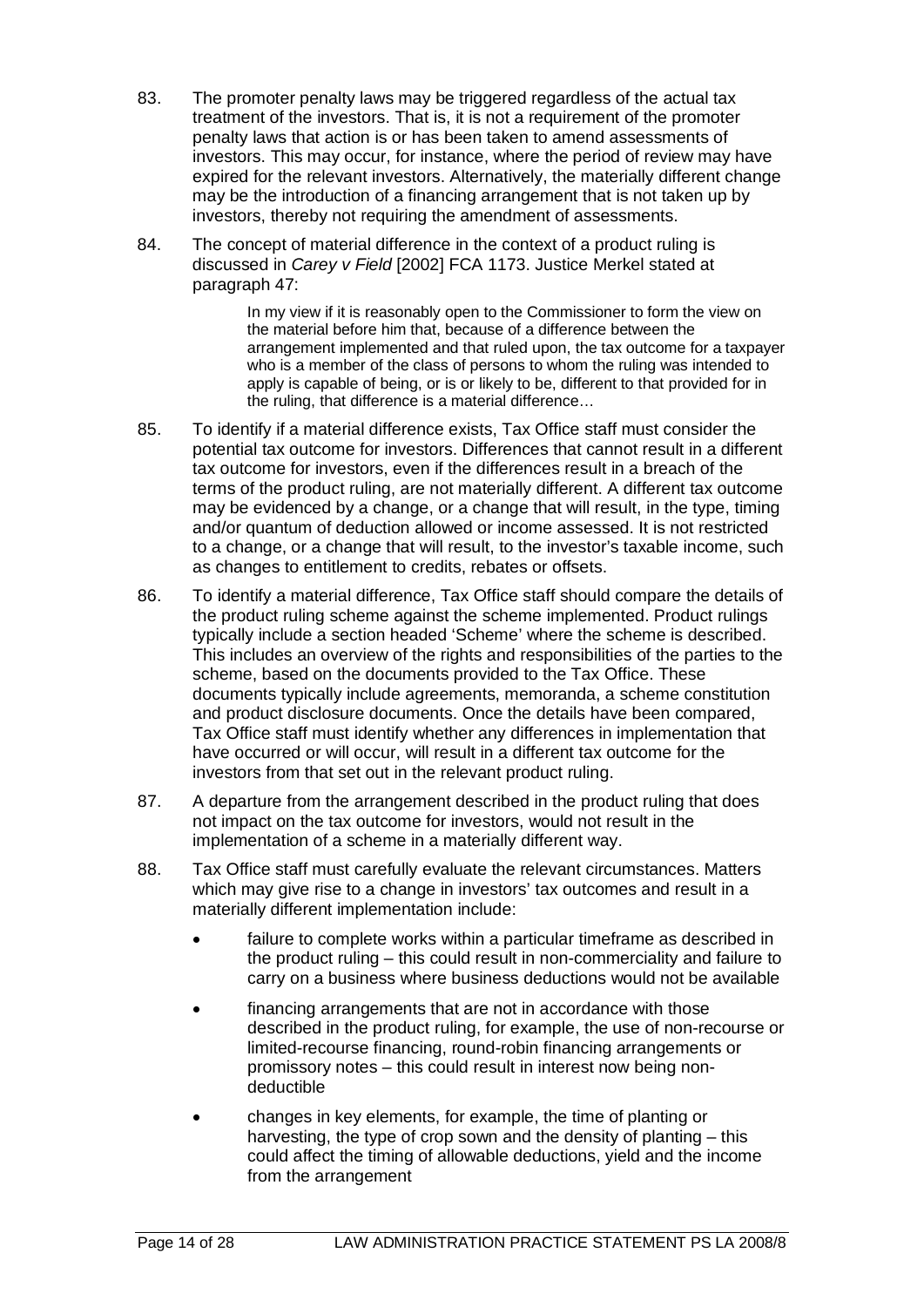- a failure to complete the purchase or lease of critical assets described in the product ruling such as the land to be used in the project – this could result in a failure to carry on a business and affect the deductibility of other expenses, or
- additional transactions or arrangements (including financial arrangements) that are entered into – this could change the character of amounts as deductions.
- 89. As a guide, it may be useful for Tax Office staff to ask: if the Tax Office knew that the scheme would be implemented in that way, would it have ruled differently? If so, this indicates that the implementation is likely to change the investors' tax outcomes and therefore is likely to be materially different.

# *Example 1*

- 90. *Dazzler Products Limited applies for a product ruling in relation to an arrangement that invests funds in income-producing shares. The product ruling application discloses that investors will finance the purchase of the shares by a loan from a financial institution that is an unrelated, arm's length party to Dazzler Products Limited. A product ruling issues that states that a deduction will be available for the interest incurred by the investors on the loan used to purchase the shares.*
- 91. *Subsequent investigations conducted by the Tax Office identify that each investor has, in fact, borrowed funds from The Dazzler Bank (incorporated in New Zealand), an associated entity of Dazzler Products Limited, and that the financing is a limited recourse round robin arrangement. Assuming a deduction would now not be available for the interest payable on the loan for the purchase of shares in these circumstances, investors would have a different tax outcome than that described in the product ruling. As a result, the implementation of the scheme is materially different from that described in the product ruling.*

# *Example 2*

- 92. *Trees Galore Pty Ltd applies for a product ruling in relation to their proposed afforestation project. All documentation in relation to the proposed scheme is supplied to the Tax Office as part of the product ruling application. A product ruling is issued, which fully describes the product ruling scheme, including the location of the land to be used.*
- 93. *Subsequent site visits conducted by the Tax Office reveal that trees were planted at a different location to that described in the product ruling. However, the land was of the same area, in the same region and had the same soil type and market value as that described in the product ruling. It is relevant for Tax Office staff to consider these factors in assessing whether the scheme was implemented in a materially different manner.*
- 94. *If the change of location was known at the time of the product ruling application, that ruling would have issued without changes to its conclusions as to the tax outcome for investors, as there is no reason to expect a change in the level of assessable income, allowable deductions or other factors relating to the participants' tax outcome. Consequently, the change in location of the project is not considered to amount to the scheme being implemented in a materially different manner, as this has not impacted on the tax outcome for investors.*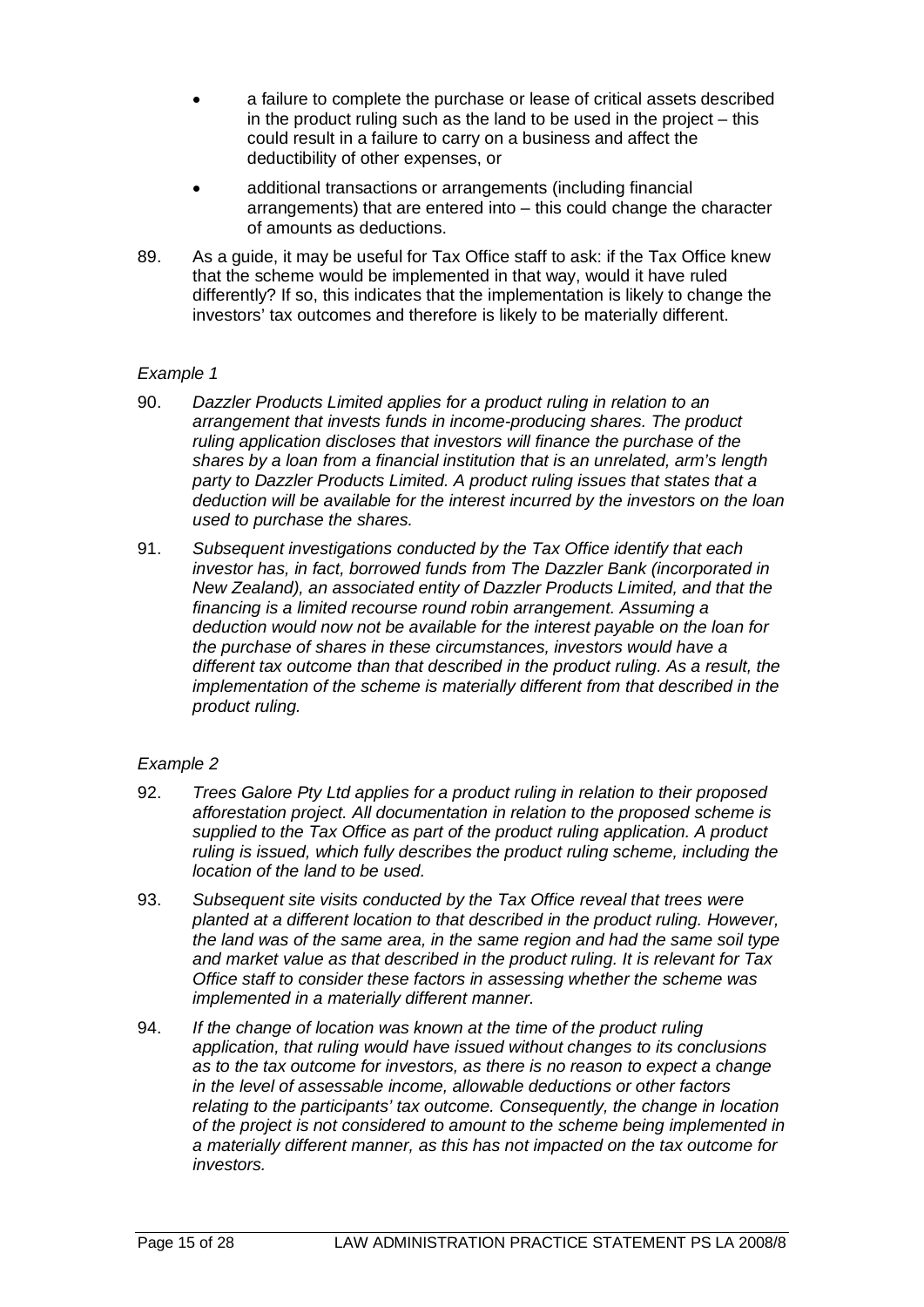### *Did the entity's conduct result in the promoted scheme being implemented in the materially different way?*

- 95. Tax Office staff must identify an entity<sup>[11](#page-16-0)</sup> whose conduct results in the scheme being implemented in the materially different way. There may be a number of entities associated with a product ruling scheme and the entity's conduct that resulted in the materially different implementation of that scheme may not necessarily be an entity that applied for the product ruling, that promoted the scheme or that implemented the scheme. Tax Office staff are expected to assess all relevant circumstances on a case by case basis and should ensure that the degree of causation is not so remote as to make it unreasonable to reach that conclusion. There needs to be a degree of active engagement by the entity for their conduct to result in another entity implementing a product ruling in a way that is materially different from that described in the product ruling.
- 96. Tax Office staff must identify the entities linked to the implementation of the scheme and consider each entity's conduct.
- 97. The product ruling applicant is often the product ruling implementer and is therefore a key entity to consider. The product ruling applicant usually has overall responsibility for the scheme and is the signatory to the terms of use. Other entities will often have an agency, employment or contractual relationship with the product ruling applicant. However, the product ruling applicant may not always be the relevant entity. In relation to identifying the entities to which the promoter penalty laws apply, Tax Office staff should consider:
	- the role of associates, independent experts, subcontractors or employees in relation to conduct that results in the materially different implementation of the scheme
	- the extent to which that independent expert, subcontractor, or employee can be considered to be in an arm's length relationship with the product ruling implementer, and/or
	- the role of other entities, including individuals, in relation to conduct that results in the materially different implementation of the scheme.

# *Example 3*

98. *Glenn obtains a product ruling for an almond growing project. The product ruling states that investors will be entitled to deductions on the basis that they will be carrying on a business of growing almonds. Glenn engages Almonds Forever Pty Ltd, an unrelated, arm's length party, as a subcontractor to plant the almond trees. Glenn provides Almonds Forever Pty Ltd with a copy of the product ruling and all relevant documentation identified in the product ruling to ensure that the almond trees are planted in accordance with its terms. Both parties engage in extensive discussions as to the terms of the product ruling and what is required of Almonds Forever Pty Ltd. Glenn also emphasises the importance of adhering to the terms of the product ruling and the consequences of breaching these terms. Almonds Forever Pty Ltd confirms its understanding of the contract it is entering into with Glenn and the need to comply with the terms of the product ruling. It is agreed that Almonds Forever will also provide weekly progress reports to Glenn.*

<span id="page-16-0"></span><sup>11</sup> In subsection 960-100(1) of the ITAA 1997, an entity is defined to include: an individual; a body corporate; a body politic; a partnership; any other unincorporated association or body of persons (which is not a non-entity joint venture); a trust; and a superannuation fund.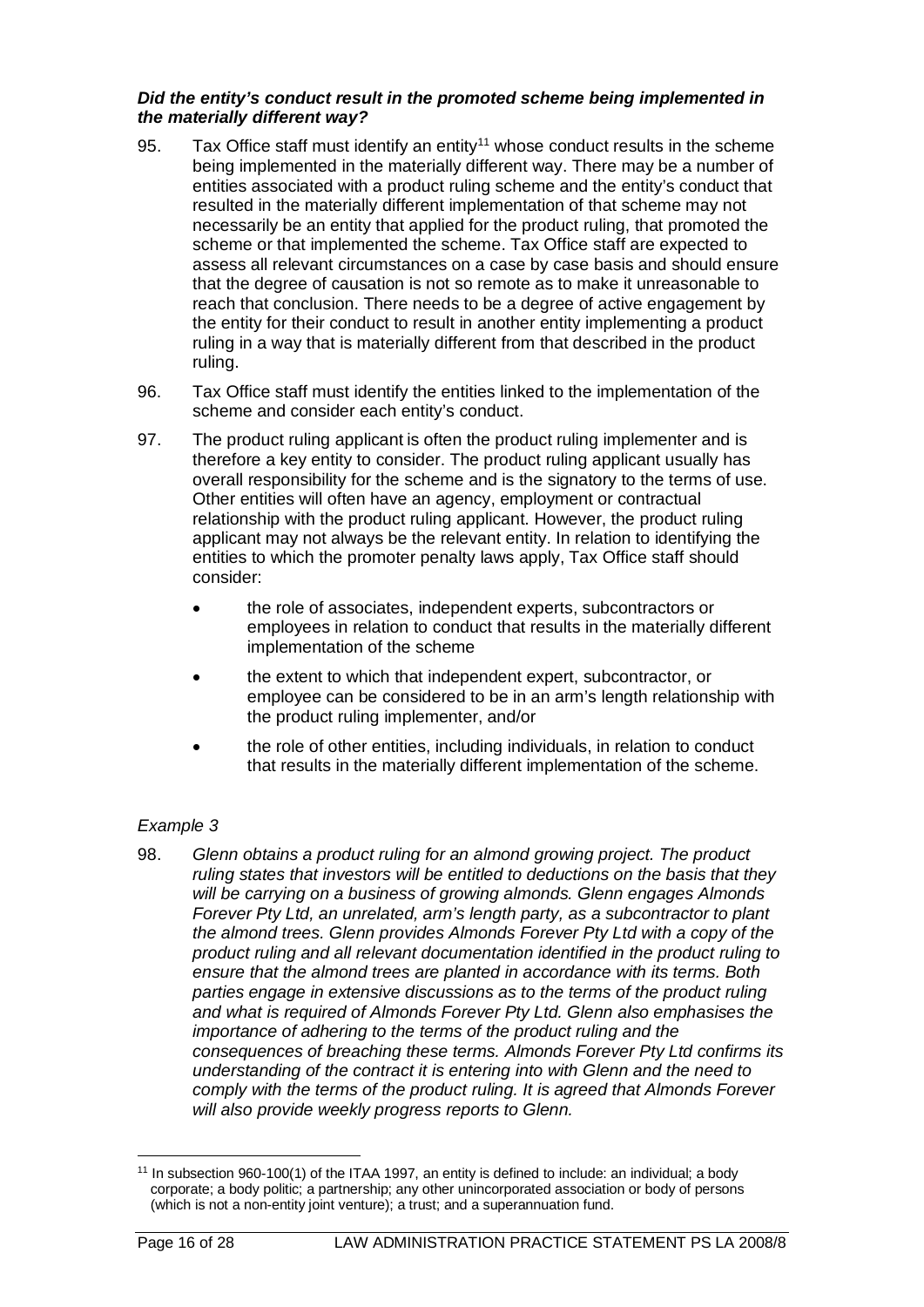- 99. *However, to reduce their costs, Almonds Forever Pty Ltd decides to plant a lower yield variety of almond trees. Glenn is not informed of this decision and is led to believe that the correct* almond *trees were planted as per the progress reports received.*
- 100. *As a result of this decision the profitability of the arrangement is reduced such that investors cannot reasonably expect to make a profit over the life of the arrangement. On the balance of indicators, under the scheme as implemented, the investors are not carrying on a business. The implementation of the scheme, which has been promoted on the basis of conformity with the product ruling*, *is materially different from that described in the product ruling.*
- 101. *Although Glenn may be regarded as the product ruling implementer, Almonds Forever Pty Ltd is the entity whose conduct resulted in the implementation of the scheme in a materially different way and is the appropriate entity to consider in relation to a promoter penalty application. This is in accordance with the exception in paragraph 290-55(1)(b) which states that when the entity's conduct is due to the act or default of another entity, and the entity took reasonable precautions and exercised due diligence, civil penalty proceedings will not apply (see Section 5 of this practice statement).*
- 102. *This outcome is premised on Glenn having taken reasonable precautions to ensure Almonds Forever Pty Ltd complied with the product ruling, and that Almonds Forever Pty Ltd has breached its contract with Glenn by its actions.*
- 103. *Almonds Forever Pty Ltd will not be able to rely on the exception in paragraph 290-55(7)(b) as it could not argue that it did not know, and could not reasonably be expected to have known, that its conduct would cause the product ruling to be implemented in a materially different way, as Glenn had previously informed it of the consequences of not complying with the terms of the product ruling.*

# **SECTION 4: SELECTING THE APPROPRIATE ENTITY FOR ACTION UNDER THE PROMOTER PENALTY LAWS**

- 104. When recommending or approving actions under the promoter penalty laws, Tax Office staff must select for action the entity or entities that are most appropriate in the circumstances to advance the objects of Division 290. LSB or TCN should be consulted to assist in identifying the appropriate entity where a promoter penalty application is being recommended.
- 105. Individuals engaging in prohibited conduct may use other entities in a variety of ways in an attempt to protect themselves from sanction. For instance, individuals may:
	- operate through another entity
	- formally or informally control the acts of a corporate entity
	- institute complex entity structuring
	- employ others to carry out the prohibited behaviour
	- use contrived employment arrangements to remove the appearance of being the controlling mind of another entity.
- 106. When making recommendations for action under the promoter penalty laws, Promoter Compliance staff should direct their examination to the source or cause of the conduct and attempt to identify the individuals controlling or directing the engagement in the prohibited conduct.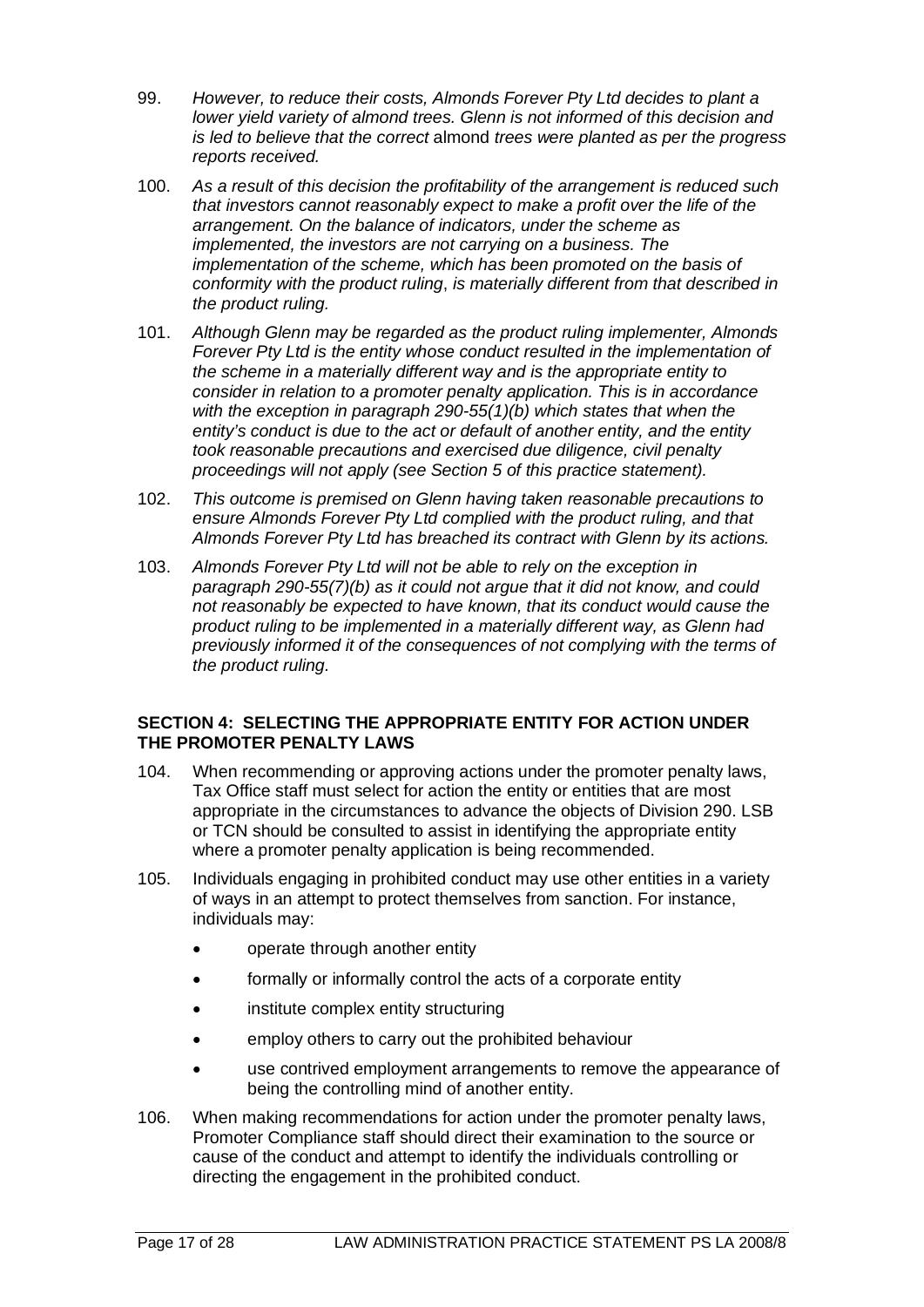# **Application in regard to the controlling mind of entity structures**

107. In order to achieve the deterrence objectives for entities that are not natural persons, it will generally be more effective to take action under the promoter penalty laws in regard to the individual who is the controlling mind behind the entity rather than the entity itself. However, in other circumstances it will be more effective or appropriate to take action under the promoter penalty laws in regard to entities that are not natural persons.

# **Application in regard to agency**

- 108. As entities may carry out their functions through the acts of employees, contractors and other agents, taking action under the promoter penalty laws in regard to individuals who have carried out elements of the prohibited conduct on behalf of another entity may not always be appropriate or the most effective way to deter the prohibited conduct.
- 109. The acts of employees, agents and contractors acting within their actual or apparent authority will generally be regarded as acts of the employer or the principal.
- 110. Where an employee, agent or contractor has engaged in prohibited conduct on behalf of, or at the direction of an employer or principal, it will generally be appropriate to regard the employer or principal as having engaged in that conduct and to take any action under the promoter penalty laws in respect of that entity.
- 111. If an employee, agent or contractor acts outside the scope of their authority those acts will generally be regarded as acts of the employee, agent or contractor in their own right, rather than the acts of the employer or principal.
- 112. An employee, agent or contractor may also be regarded as the appropriate entity for action under the promoter penalty laws where they are the controlling mind of the employer or principal.
- 113. Factors to be considered by Tax Office staff in identifying which entity has engaged in prohibited conduct include:
	- the circumstances surrounding the employee, agent or contractor's involvement in the prohibited conduct, including whether the employer or principal could be reasonably taken to have known about the conduct of the employee, agent or contractor
	- whether the employee, agent or contractor is a beneficial owner or controlling mind of the employer or principal
	- any circumstances surrounding the employee, agent or contractor's conditions of employment that are inconsistent with industry norms
	- the level of autonomy provided to the employee, agent or contractor in representing the employer or principal
	- the employer or principal's applicable policies and approval processes governing product and transaction sign-offs. For example, an employee may have made a submission to an employer's New Product Committee, Management Committee, or Risk Committee for approval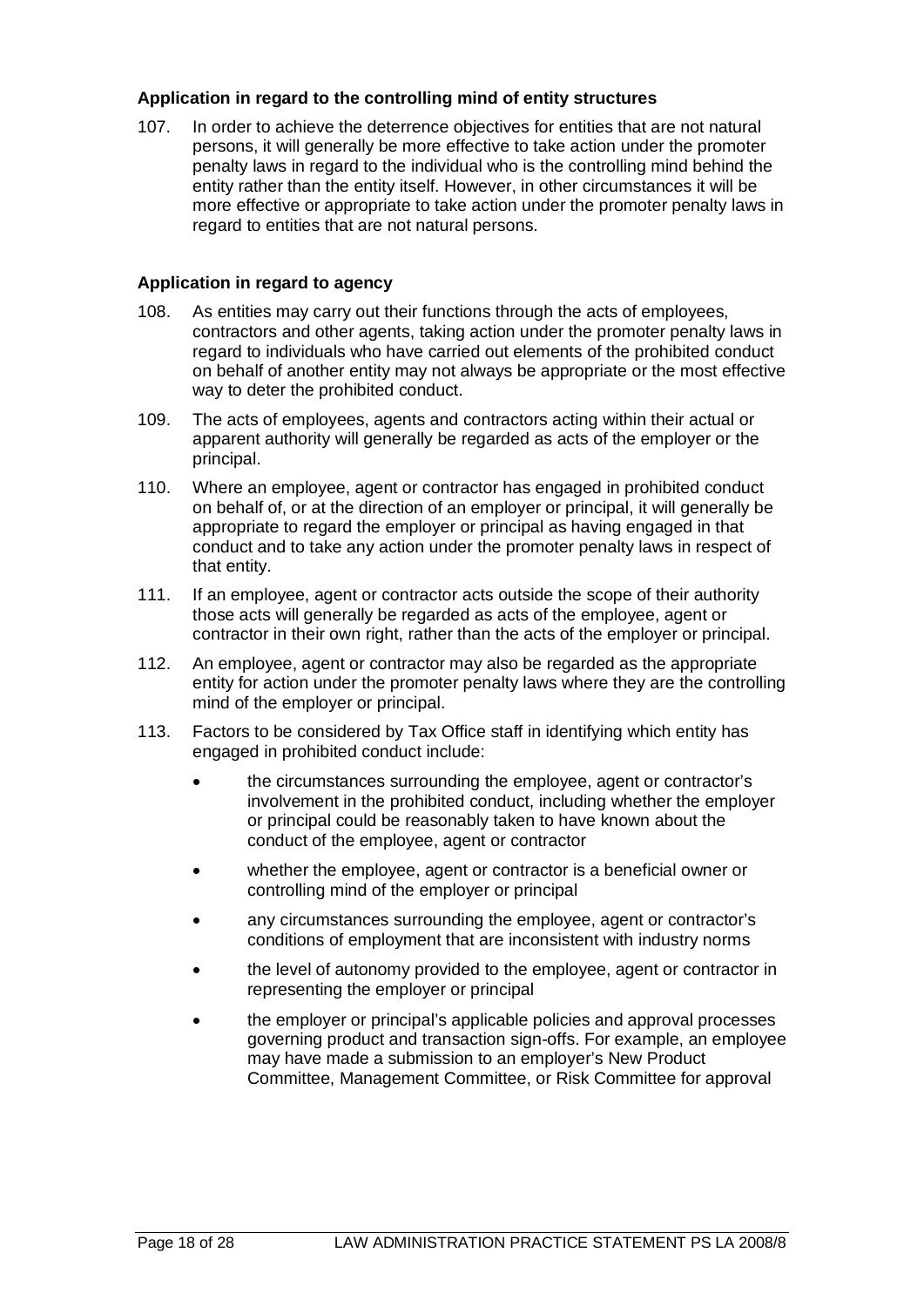- the employer or principal's process of post-approval certification, periodic reporting, verification, review, or auditing of compliance with the terms of approval; including consideration of any changes in law or emergence of facts not identified at the time of approval
- whether the employee, agent or contractor has breached their contract of employment or engagement
- whether any disciplinary or corrective action is under consideration or has been taken in regard to the employee, agent or contractor, for acting outside the scope of their role, responsibility, and authority
- the regulatory regime to which the employer or principal may be subject to and the obligations under that regime placed on the employer or principal in relation to monitoring and supervising the activities of employees, agents or contractors to prevent them from operating outside the scope of their role, responsibility and authority, and
- for professional services providers, any obligations arising from any relevant code of ethics or standards.
- 114. Note that a relevant consideration in this context would be whether the employer could rely upon the reasonable precautions exception in relation to the acts of the employee (see paragraph 130 of this practice statement).

# **Application in regard to partners and partnerships**

- 115. A partnership is an entity for the purposes of the promoter penalty laws.<sup>[12](#page-19-0)</sup> However, a partnership is a group of individual entities bound by contract rather than a separate legal person.
- 116. As a partnership is an entity for the purposes of the promoter penalty laws Tax Office staff may consider whether a partnership has engaged in prohibited conduct through the acts of its partners, employees or acts otherwise done under the partnership name.
- 117. If it is determined that it is appropriate in the circumstances to accept a voluntary undertaking in relation to a partnership, Tax Office staff should ensure that the partner or partners making the voluntary undertaking are authorised to bind the partnership in that way unless the undertaking is sought in relation to the individual partner's own conduct.
- 118. As a result of these issues, in some instances it will be appropriate for a promoter penalty application to be made against partners in the partnership name. [13](#page-19-1) In other instances it will be appropriate to make promoter penalty applications against the particular partner or partners that have engaged in the prohibited conduct.
- 119. Where it is proposed to recommend that a promoter penalty application be made in relation to a partnership, LSB or TCN should be consulted in identifying and naming the appropriate entity.

<span id="page-19-0"></span><sup>&</sup>lt;sup>12</sup> See the definition of entity found in subsection 960-100(1) of the ITAA 1997 as per section 3AA of the TAA and subsection 995-1(1) of the ITAA 1997.

<span id="page-19-1"></span><sup>&</sup>lt;sup>13</sup> Order 42 of the Federal Court Rules allows for an action to be brought in (or against) the partnership name.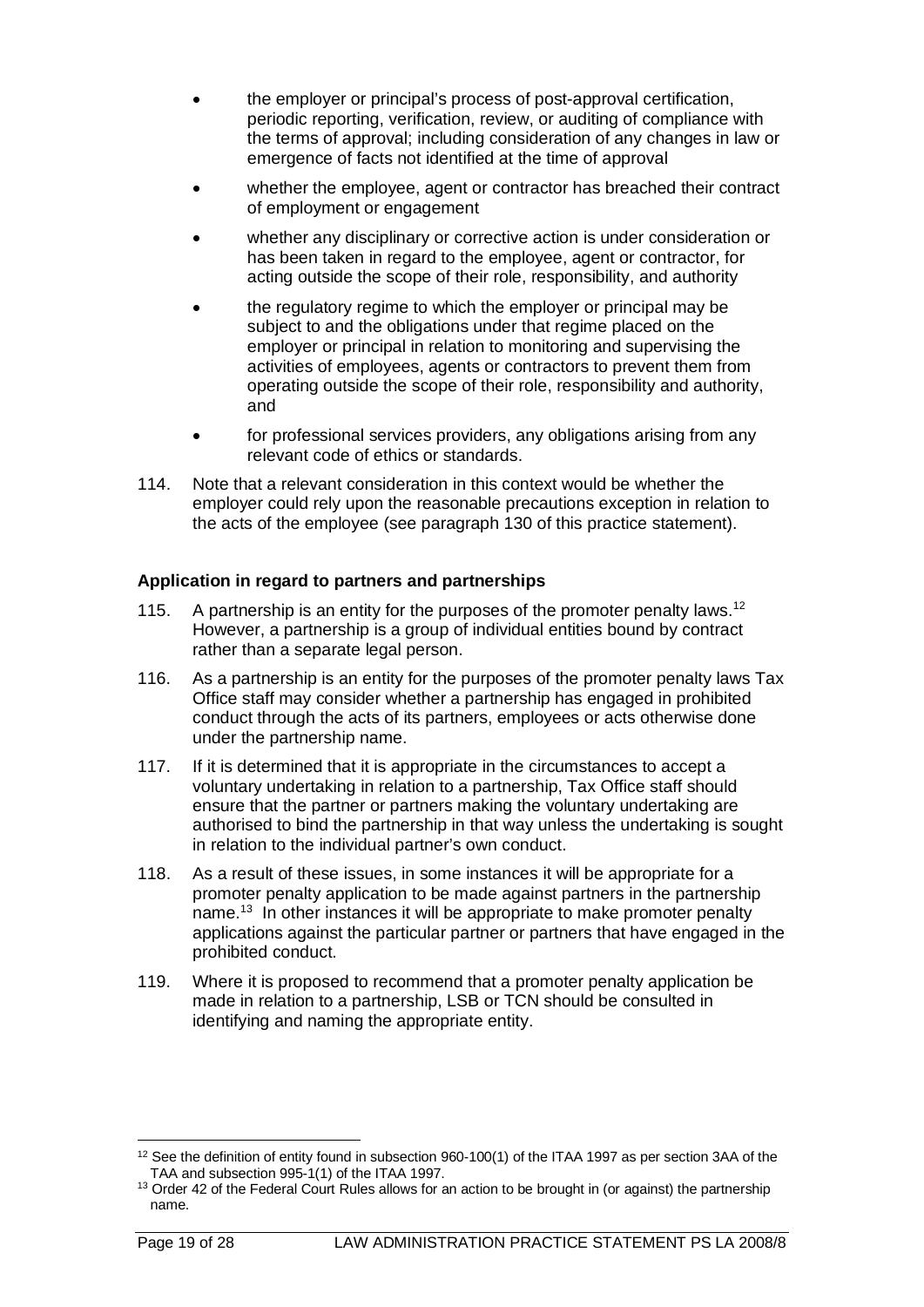- 120. To assist in identifying the appropriate entity for a promoter penalty application Tax Office staff should examine the circumstances and information available and consider the following matters:
	- whether the individuals carrying out the prohibited behaviour were acting (or apparently acting) on behalf of the partnership or in its name
	- whether the individual was authorised to act on behalf of the partnership and, if so, whether the individual's acts were within the set of behaviours explicitly or implicitly authorised by the partnership in the conduct of its business
	- whether the individual is an employee or partner of the partnership and their role within the partnership
	- whether the conduct can be generally attributed to the partnership, and
	- whether a specific individual's conduct satisfies the elements of the prohibited conduct in isolation from the partnership entity.

# **Application in regard to joint venture arrangements and consolidated groups**

121. There may be circumstances where entities in a joint venture may have engaged in prohibited conduct. In these circumstances, the conduct of each joint venturer should be examined separately.<sup>[14](#page-20-0)</sup> Furthermore, there may be circumstances where entities in a consolidated group may have engaged in prohibited conduct. In these circumstances, the conduct of each entity in a consolidated group should be examined separately.

#### **Application in regard to trustees and trust arrangements**

- 122. There may be instances where an entity acting (or purportedly acting) in its capacity as trustee of a trust may have engaged in prohibited conduct on behalf of a trust.
- 123. In these circumstances, particularly where the trustee is a corporation or is carrying on a business on behalf of the trust, staff should refer to the principles outlined in paragraphs 104 to 121 of this practice statement to determine if the trustee entity or another entity is the appropriate entity for action under the promoter penalty laws. If there is more than one trustee, it is appropriate to examine the conduct of each trustee separately.

# **SECTION 5: EXCEPTIONS**

- 124. When reviewing or investigating a potential promoter penalty case, staff need to consider whether any statutory exceptions may apply. There are a number of exceptions that apply to limit the circumstances in which the Commissioner may make an application to the Federal Court and there are other exceptions that apply to limit Federal Court orders.
- 125. Both types of exceptions apply to civil penalty provisions<sup>15</sup> where an entity has otherwise engaged in prohibited conduct.

<span id="page-20-0"></span><sup>&</sup>lt;sup>14</sup> Note that a non-entity joint venture does not fall within the definition of an 'entity' (subsection 960-100(1A)) and as a result the promoter penalty provisions cannot apply to a non-entity joint venture.

<span id="page-20-1"></span><sup>&</sup>lt;sup>15</sup> Subdivision 290-B.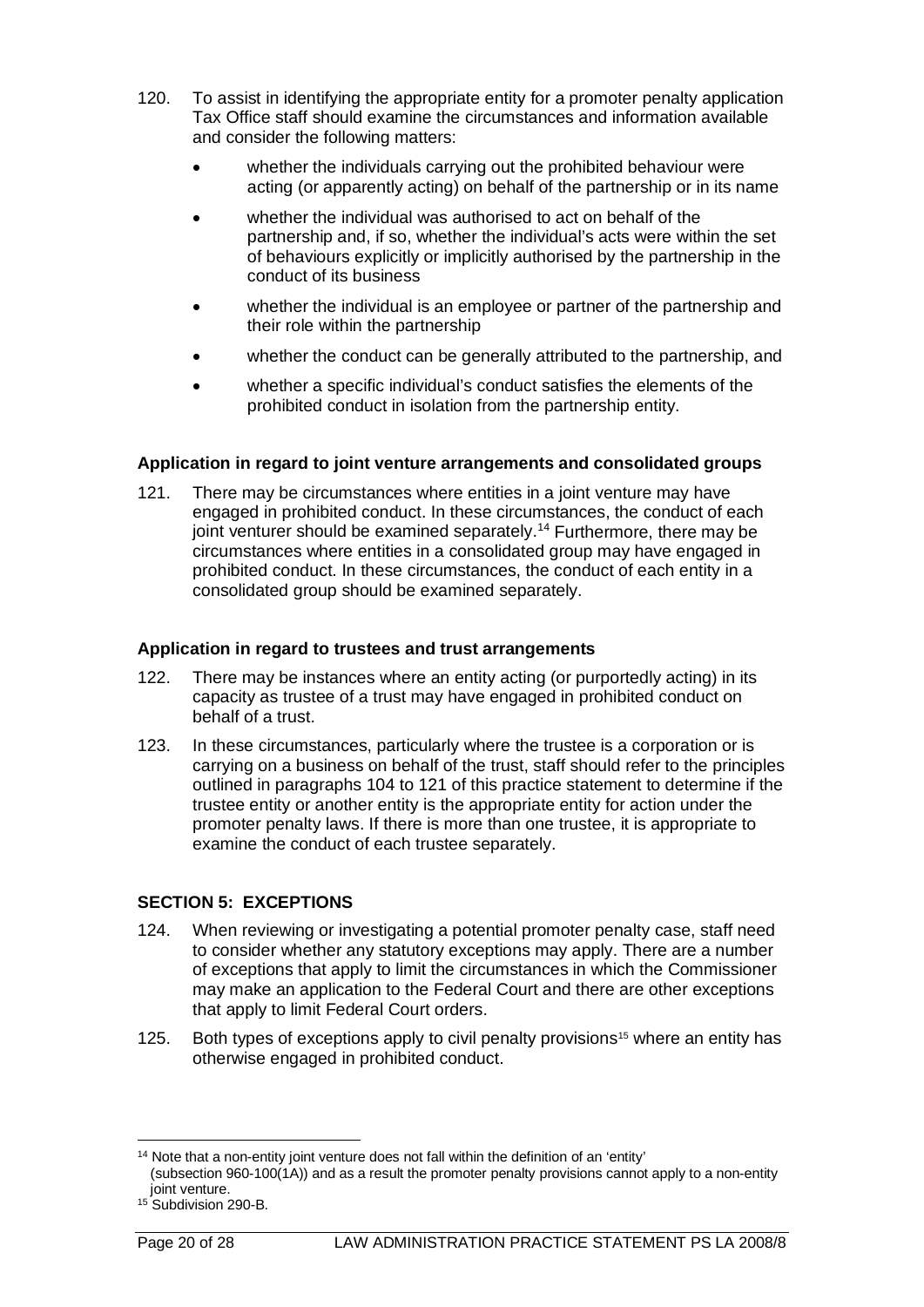126. As the exceptions are limited to the civil penalty provisions and do not extend to the injunction<sup>[16](#page-21-0)</sup> or voluntary undertaking provisions<sup>[17](#page-21-1)</sup> they are relevant to the choice of an appropriate remedy for prohibited conduct – an application to the Federal Court for an injunction may be still an appropriate remedy and may proceed even if an exception would apply to make a civil penalty unavailable.

# **Exceptions that apply to the Commissioner**

- 127. The Commissioner cannot commence a civil penalty application to the Federal Court where:
	- the entity is an individual who was involved in the scheme as an employee where the employer has been penalised in relation to the same scheme (subsection 290-55(8)), and
	- it is more than four years after the entity last engaged in conduct that relates to the implementation of the scheme that was promoted on the basis of conformity with a product ruling (subsection 290-55(5)), except where the scheme involves tax evasion (subsection 290-55(6)).
- 128. These exceptions relate to matters that should be within the Commissioner's knowledge. If there is insufficient information to identify whether an exception applies, for example it is not known precisely when the conduct in question occurred, further enquiries must be made.
- 129. The potential for each exception to apply must be specifically addressed in a submission to a decision maker for an application to be made to the Federal Court for a civil penalty. They should also be addressed in submissions for injunctions or voluntary undertakings so that the decision maker is fully informed.

# **Exceptions that apply to the Federal Court**

- 130. Where the Court finds that prohibited conduct has occurred it is open to the entity to take a submission to the Court that a penalty order should not be made based on the exceptions. The Federal Court must not order an entity to pay a civil penalty where:
	- the entity's conduct was due to a reasonable mistake of fact (paragraph 290-55(1)(a)), or
	- the entity's conduct was due to the act or default of another entity, to an accident or to some other cause beyond the entity's control, and the entity took reasonable precautions and exercised due diligence to avoid the conduct (paragraph 290-55(1)(b)).
- 131. The Federal Court must not order an entity to pay a civil penalty in relation to the entity's engaging in conduct that results in a scheme that has been promoted on the basis of conformity with a product ruling being implemented in a way that is materially different from that described in the product ruling if the entity satisfies the Court that the entity did not know, and could not reasonably be expected to have known, that the entity's conduct would produce that result (subsection 290-55(7)).

<span id="page-21-0"></span><sup>16</sup> Subdivision 290-C.

<span id="page-21-1"></span><sup>17</sup> Subdivision 290-D.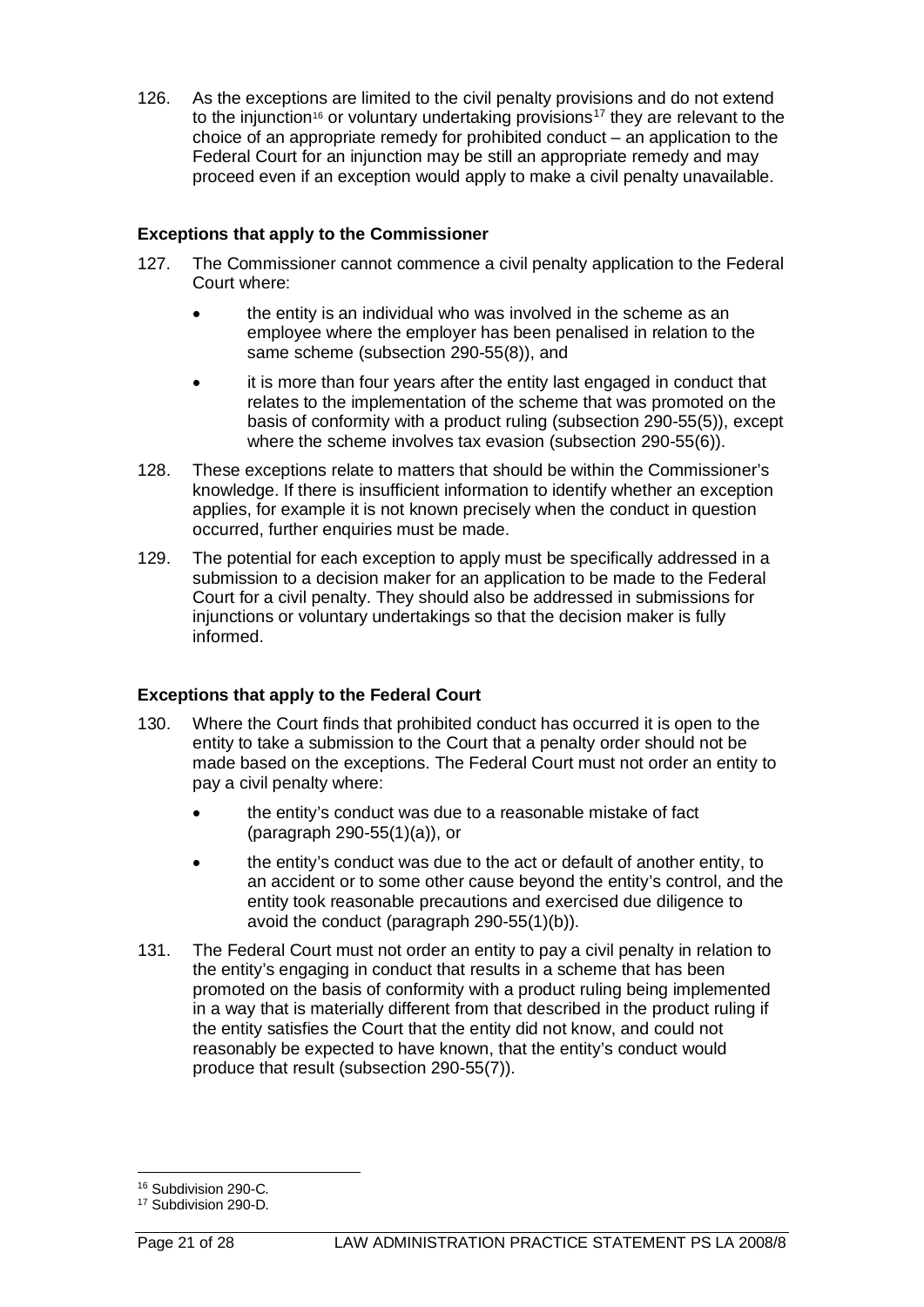- 132. The Federal Court must not make a civil penalty order under the civil penalty provisions against an entity if the entity has been convicted of an offence constituted by conduct that is substantially the same as the conduct in relation to which the civil penalty order would be made (section 298-90).
- 133. Consideration should be given by staff to the likelihood of an entity relying on one of the above exceptions. While the availability of the exceptions is a matter for the Federal Court, the likelihood of the exception being available is a relevant consideration for the decision to commence proceedings. It is also a relevant matter for the conduct of the Commissioner's case before the Court.

# **SECTION 6: INTERACTION WITH PRODUCT RULING WITHDRAWALS**

- 134. Where the scheme has been implemented in a way that is materially different from that described in the product ruling, the Commissioner may consider withdrawing the product ruling,<sup>[18](#page-22-0)</sup> in addition to applying the promoter penalty laws.
- 135. The withdrawal of a product ruling will not always mean the Commissioner should take action under the promoter penalty laws. Similarly, if the Commissioner does take action under the promoter penalty laws, the associated product ruling may not always be withdrawn.

#### *Example 4*

- 136. *Greg is the product ruling implementer for a scheme. The Tax Office has expressed concerns to Greg that the scheme is being implemented in a way that could result in a material difference from that described in the product ruling. Greg offers to enter into a voluntary undertaking with the Tax Office to address these concerns, which the Tax Office accepts.*
- 137. *Greg implements the scheme in a manner that does not cause a material difference to occur. In this situation, withdrawing the product ruling is not appropriate. Investors are still able to rely on the ruling.*

# *Example 5*

- 138. *Karen is the product ruling implementer for a scheme for which a product ruling is issued. In carrying out the planned arrangement, but before investors have invested, Karen identifies an opportunity to implement the scheme in a materially different way that achieves a more beneficial financial outcome. Karen consults with the Tax Office and provides all necessary information on the proposed difference. Karen also advises that no investors have entered into the scheme and that she does not intend to accept any investors into the scheme while discussing this matter with the Tax Office. The Tax Office withdraws the original ruling and issues a new ruling, incorporating the changes. The promoter penalty laws cannot apply to the withdrawn product ruling because there was no implementation of that product ruling.*
- 139. Where a product ruling is withdrawn, the Commissioner may still apply the promoter penalty laws in relation to the scheme if it was promoted on the basis of conformity with that product ruling but is implemented in a materially different way.

<span id="page-22-0"></span><sup>&</sup>lt;sup>18</sup> Section 358-20 allows the Commissioner to withdraw product rulings. The ruling ceases to apply from the time specified in the notice of withdrawal published in the Gazette.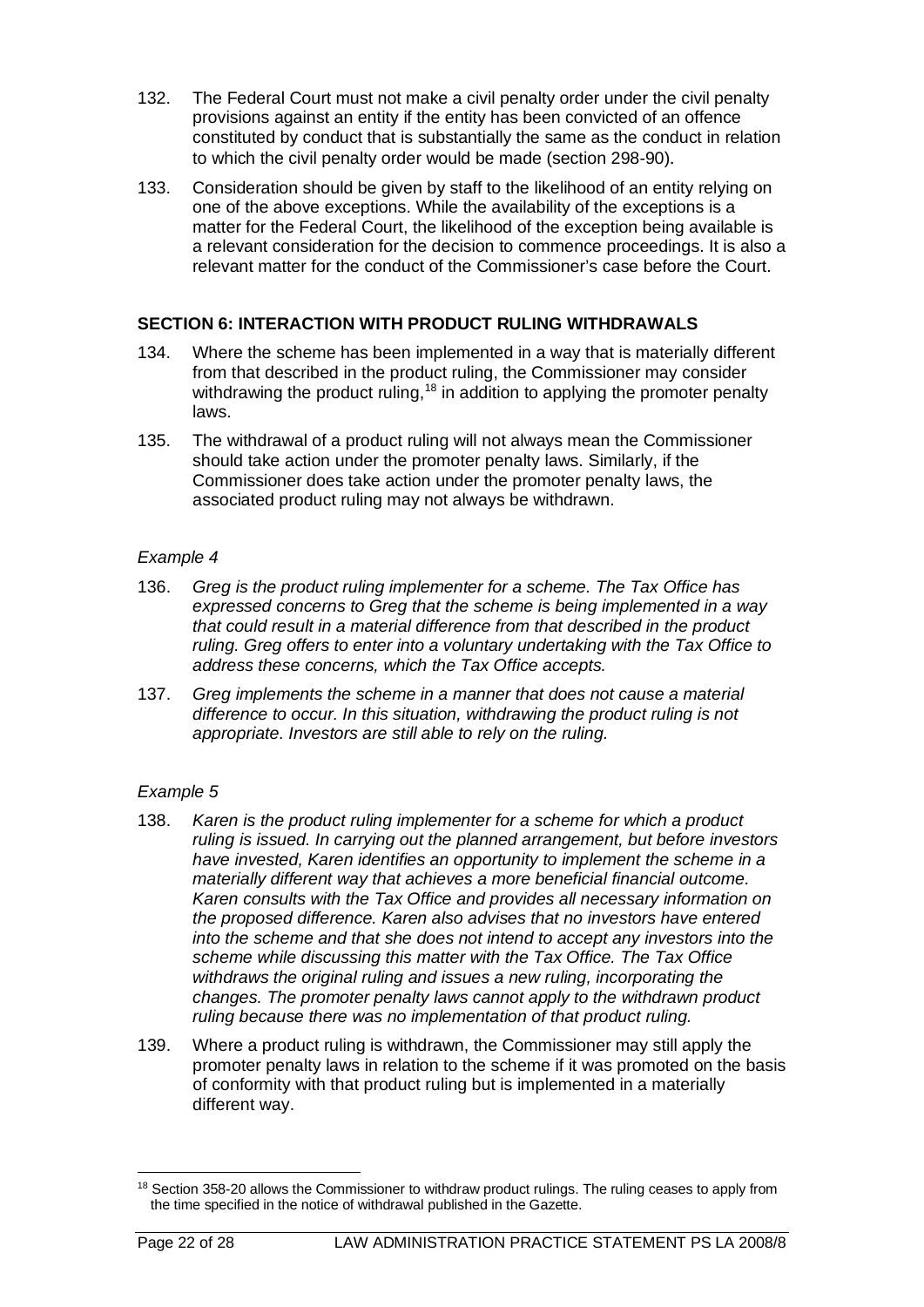#### **Interaction with the tax exploitation scheme prohibition**

- 140. Subsection 290-50(1) applies to conduct by an entity that results in that or another entity being a promoter of a tax exploitation scheme.
- 141. Where an entity continues to promote a scheme after the withdrawal of the product ruling, Tax Office staff should consider whether the entity has engaged in conduct that results in it or another entity being a promoter of a tax exploitation scheme.
- 142. In instances where there is evidence that an entity has engaged in this type of conduct after the withdrawal of the product ruling, Tax Office staff should consult Law Administration Practice Statement PS LA 2008/7 Application of the promoter penalty laws (Division 290 of Schedule 1 to the *Taxation Administration Act 1953*) to promotion of tax exploitation schemes.
- 143. In some circumstances, there may be a choice between action directed at the entity whose conduct resulted in it or another entity being the promoter of a tax exploitation scheme and the entity whose conduct results in a materially different implementation of a product ruling. The Commissioner will pursue the most appropriate action depending on the facts of each case. Promoter Compliance case officers will need to consider both prohibitions in their recommendations.

#### *Example 6*

- 144. *William applies for a product ruling for an upcoming stage production of 'Richard III.' The product ruling is issued by the Tax Office on 28 February 2007 detailing the arrangement, the investors and the financing conditions. It is a condition of the product ruling that the minimum subscription to be raised from investors is to be \$10 million and the maximum is to be \$20 million. Investors may fund the investments themselves or borrow from a financial institution independent from William.*
- 145. *William is in a joint venture with Anne, who handles all the marketing and sales to the investors. The minimum subscription is raised on 31 March 2007.*
- 146. *The Tax Office conducts a review of the arrangement in April 2007 and identifies that of the \$10 million raised so far, \$8 million has been loaned from Bard Financing Limited, an offshore financing entity. It is ascertained that Bard Financing Limited is associated with William; it is involved in the provision of finance to investors in the project but neither has the capacity under the finance agreement, nor any intention, to take legal action against defaulting borrowers.*
- 147. *The product ruling is withdrawn by the Commissioner on 30 May 2007 on the basis that the arrangement is being implemented in a materially different way from that described in the ruling.*
- 148. *Anne, who is aware that the product ruling has been withdrawn, continues to promote and sell the arrangement with reference to the product ruling until 30 June 2007 when it is fully subscribed. William continues to facilitate the financial arrangements and Bard Financing Limited continues to be involved.*
- 149. *In these circumstances, the Commissioner may take promoter penalty action against William as he has engaged in conduct that results in a scheme that*  has been promoted on the basis of conformity with a product ruling being *implemented in a way that is materially different from that described in the product ruling. Anne may also be subject to promoter penalty action in relation to the promotion of a tax exploitation scheme.*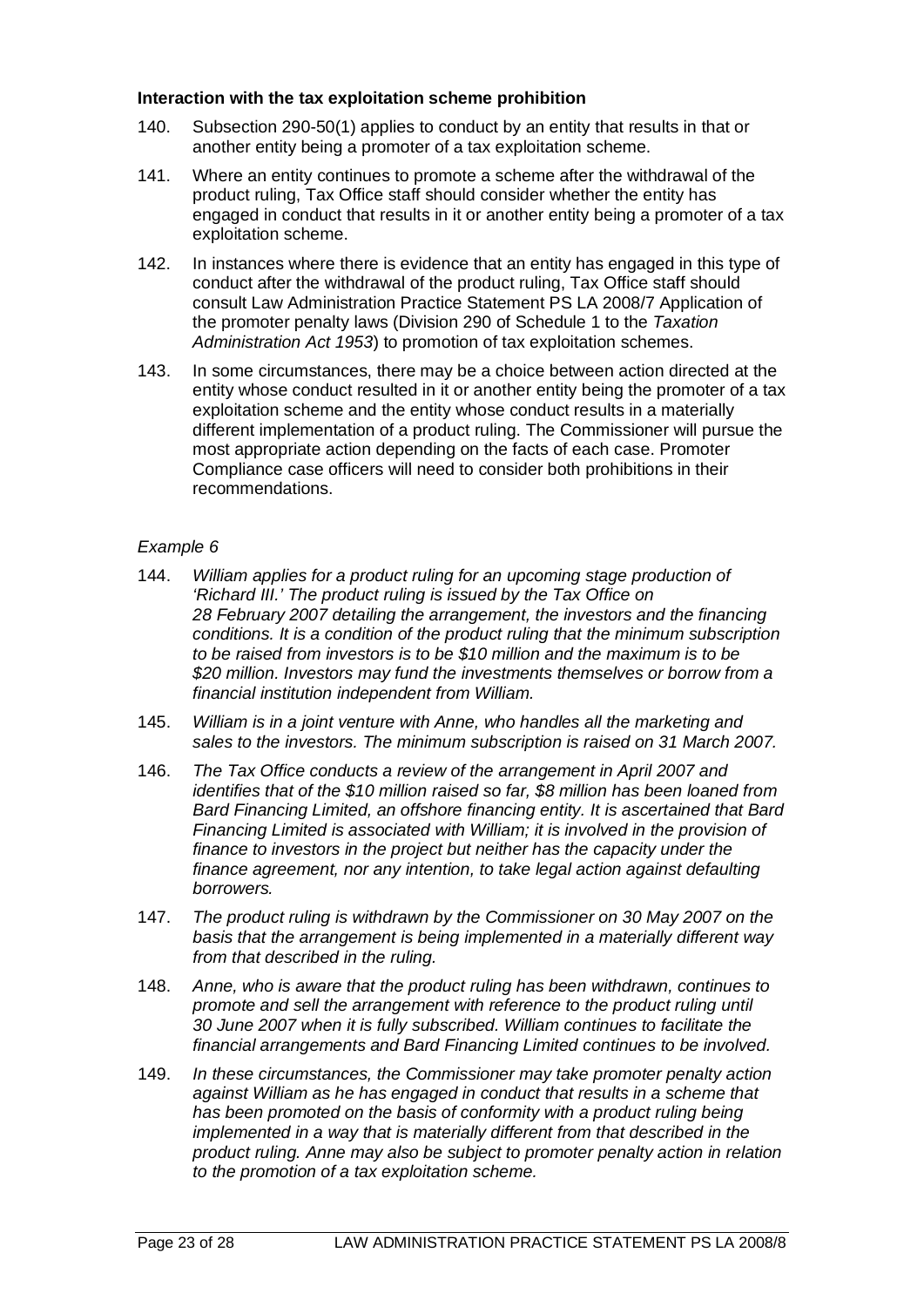#### **SECTION 7: ACCESS AND INFORMATION GATHERING PRINCIPLES FOR PROMOTER PENALTY LAWS**

- 150. Information gathering is a normal compliance activity undertaken by staff in the course of their duties. General guidance for staff is provided in the Access and Information Gathering Manual.
- 151. When gathering information for the purposes of the promoter penalty laws, staff may use an informal approach or formal access and information gathering powers as appropriate.
- 152. If the use of formal powers is required for the purpose of gathering information or obtaining access in relation to the application of the promoter penalty laws, the relevant powers to be exercised are section 263 of the ITAA 1936 and/or section 353-10.
- 153. Staff should also be aware of the potential for legal professional privilege and the accountant's concession to apply in the context of promoter penalty investigations.

#### **Access powers**

154. When the Commissioner is seeking formal access to an entity's premises for the purposes of the promoter penalty laws, section 263 of the ITAA 1936 is to be used.

#### **Notice powers**

155. When the Commissioner is seeking information from an entity for the purpose of the promoter penalty laws, section 353-10 is to be used.<sup>19</sup>

#### **Access and notice powers not to be used when civil proceedings commenced**

156. Staff must not use the access and notice powers in relation to action under the promoter penalty laws when civil proceedings have commenced because the matter will be in the jurisdiction of the Federal Court.

#### **Information that has been gathered for other purposes**

157. Information that has been properly gathered for the purpose of relevant laws administered by the Commissioner can be referred to and used for the purposes of the promoter penalty laws.

<span id="page-24-0"></span><sup>&</sup>lt;sup>19</sup> The relevant powers are subparagraphs  $353-10(1)(a)(ii)$ ,  $353-10(1)(b)(ii)$  and  $353-10(c)(ii)$ , which provide powers for the purposes of the administration or operation of the Schedule.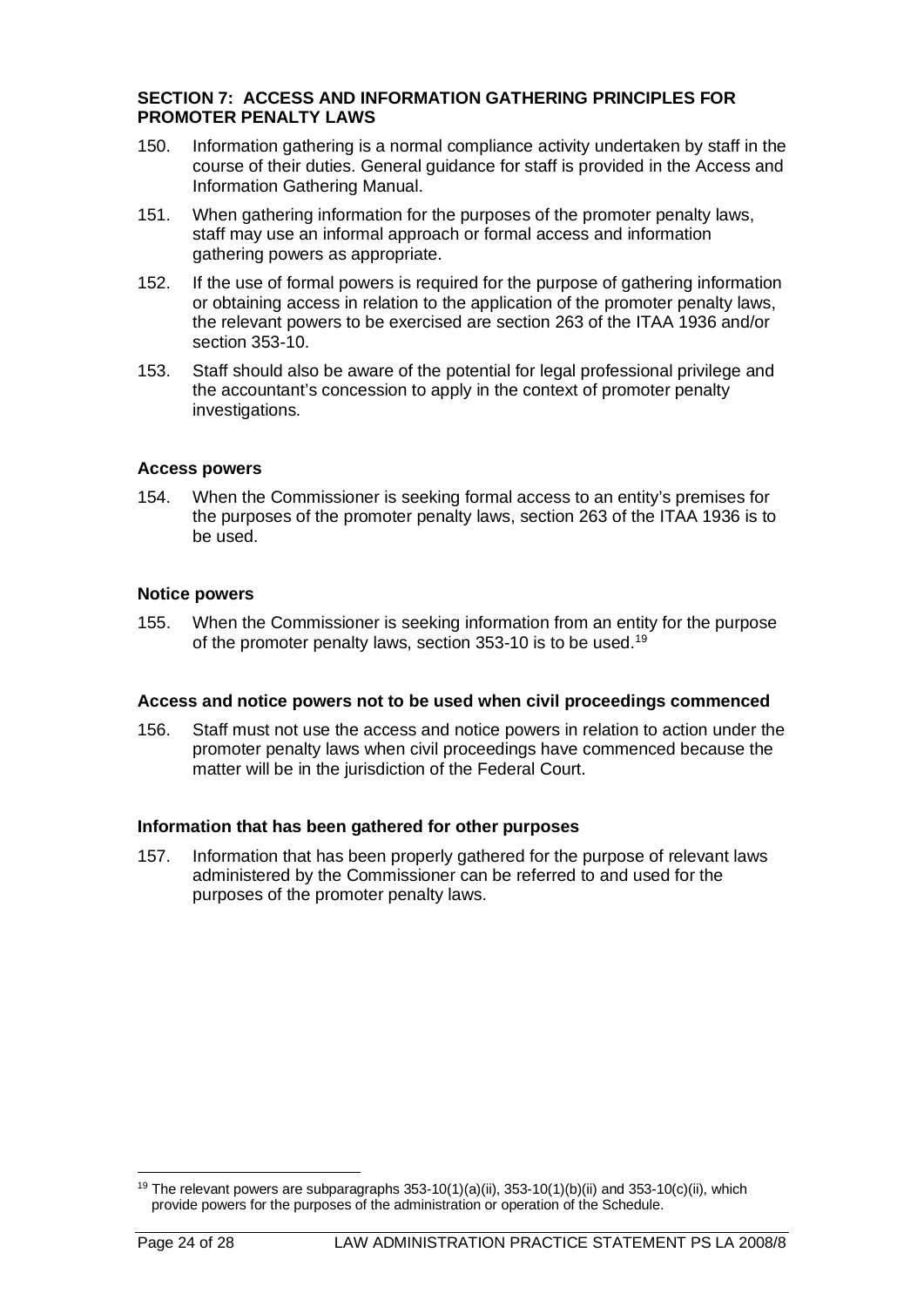# **ATTACHMENT 1 – FLOWCHART FOR IDENTIFICATION OF AN ENTITY ENGAGING IN PROHIBITED CONDUCT**

All paragraph references are to this practice statement unless otherwise stated.

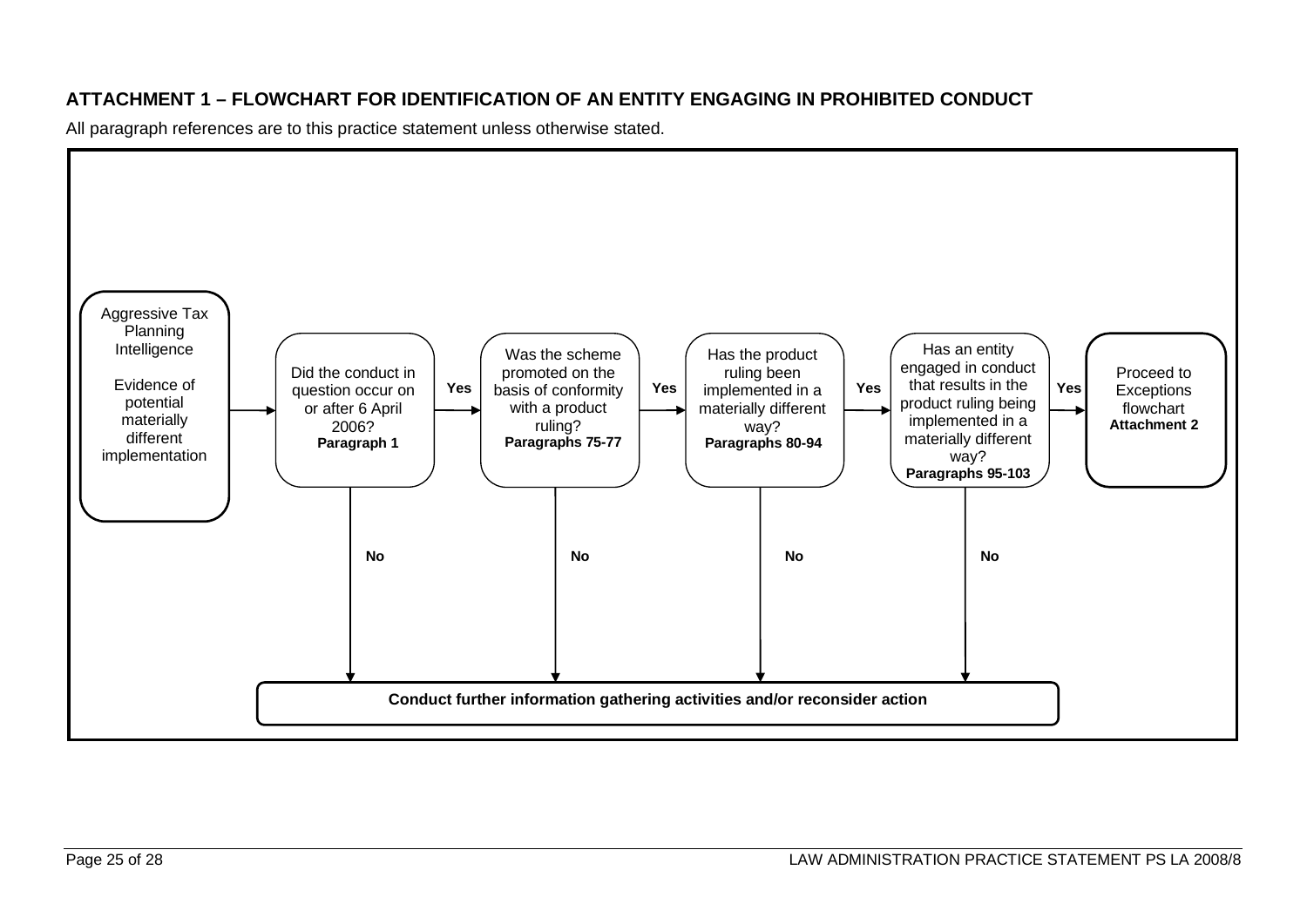# **ATTACHMENT 2 – FLOWCHART FOR EXCEPTIONS**

Refer to Section 5 of this practice statement: Exceptions.

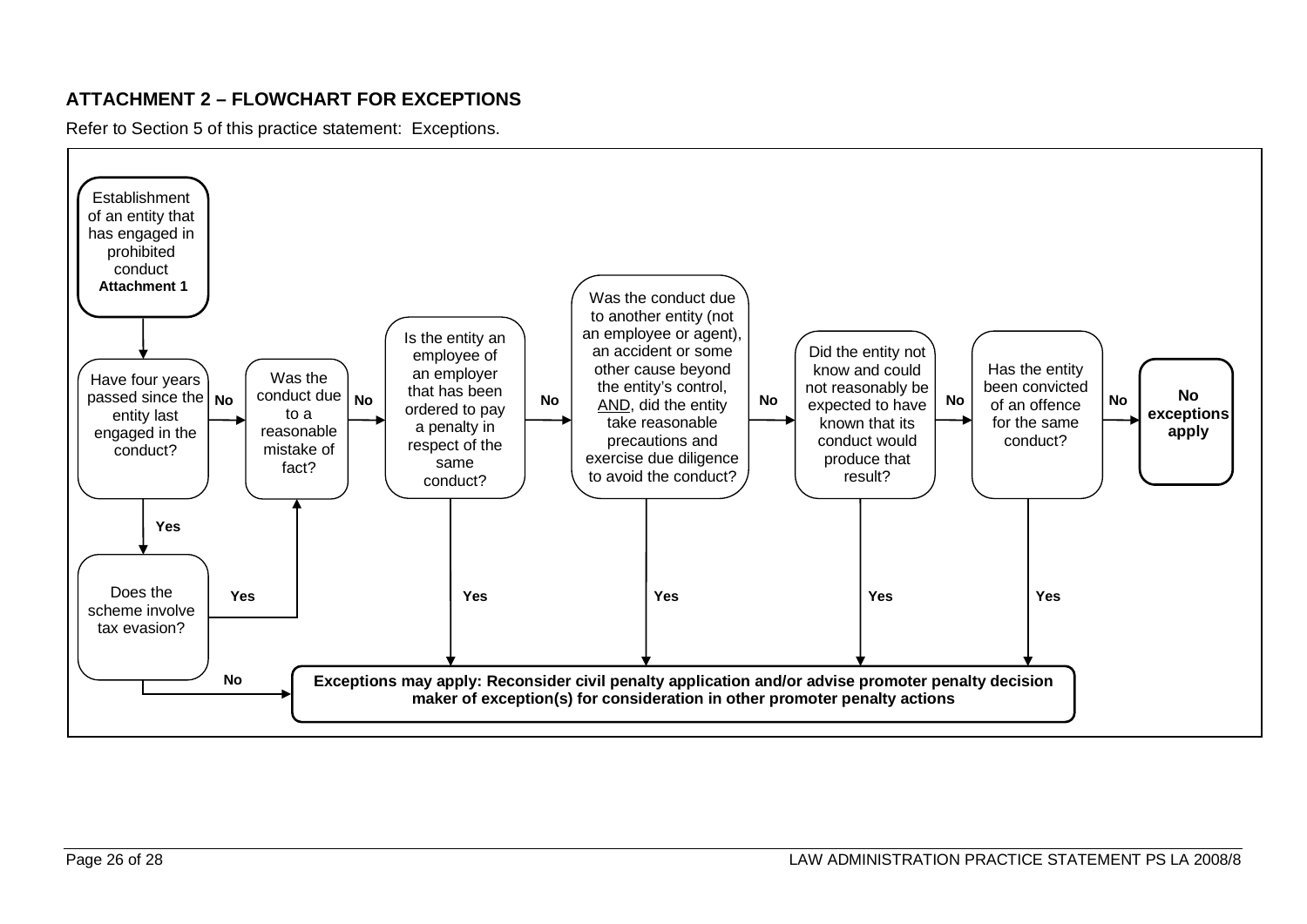# **Amendment history**

| Date of<br>amendment | Part                                            | <b>Comment</b>                                                     |
|----------------------|-------------------------------------------------|--------------------------------------------------------------------|
| 25 June 2020         | Paragraph 44 and<br>footnote 5                  | Updated due to change in penalty unit value.                       |
| 20 March 2013        | Paragraph 44                                    | Dollar amounts changed to reflect increased<br>penalty unit value. |
| 11 September 2008    | Footnote 15 &<br>Related practice<br>statements | References to PS LA 2006/11 removed.                               |
|                      | Other references                                | Link to policy added.                                              |